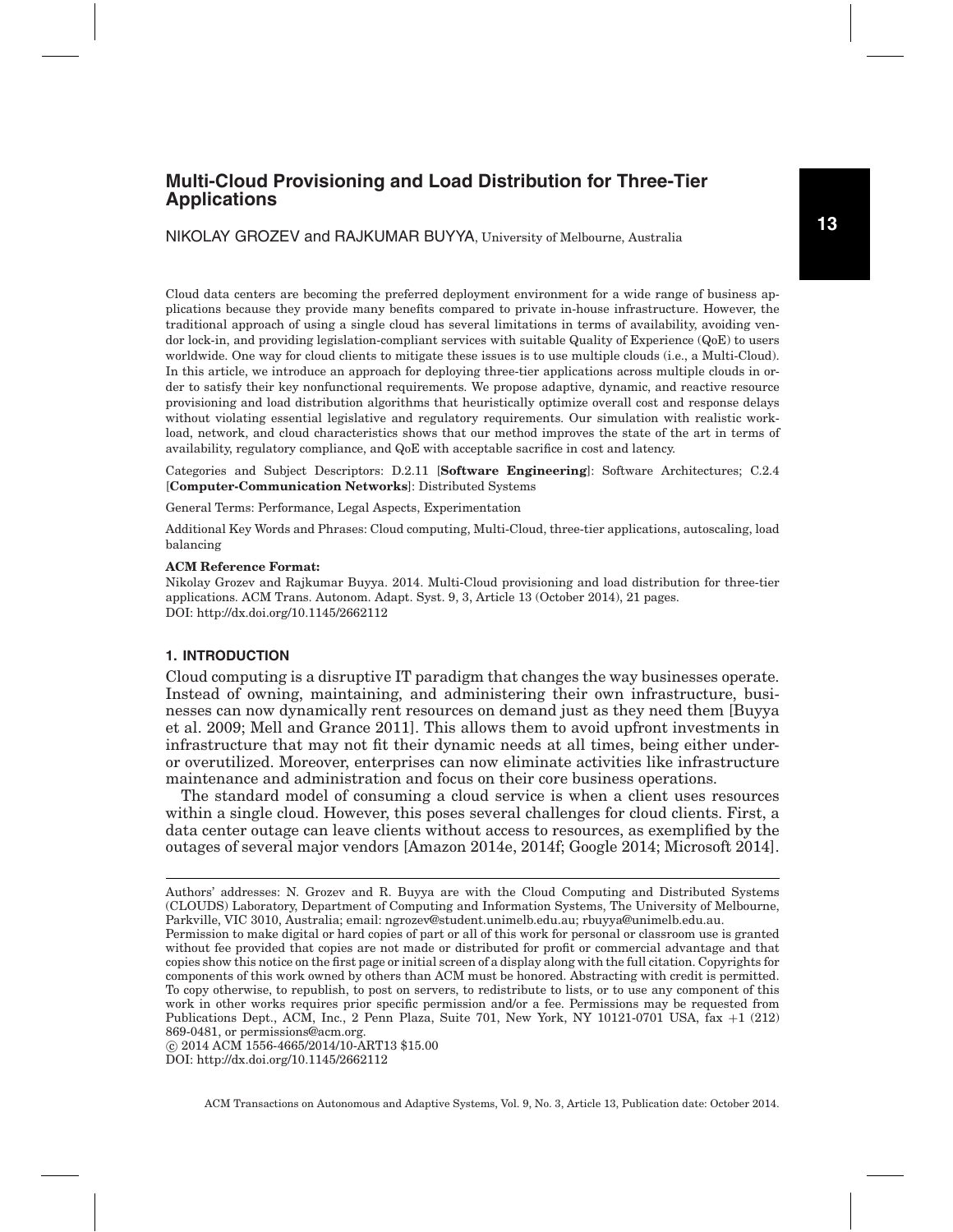And, as per Berkeley's report, cloud service unavailability is the greatest inhibitor to cloud adoption [Armbrust et al. [2009\]](#page-19-3). Second, interactive online applications (e.g., three-tier systems) usually have network latency constraints. A single data center cannot serve users distributed worldwide with adequate latency. Last, many businesses that operate across national boundaries need to comply with different regulations in terms of privacy, security, and data location. This is of special importance for applications dealing with sensitive data (e.g., in the banking or e-health domains), and businesses are often required to use data centers within a given territorial jurisdiction when serving some customers [Bowen [2011\]](#page-19-4). It is unlikely that a single data center will comply with the constraints of all targeted jurisdictions.

To overcome these issues, researchers and practitioners have envisioned the usage of multiple clouds. A Multi-Cloud is a type of Inter-Cloud, in which clients utilize multiple clouds without relying on any interoperability functionalities implemented by the providers [Ferrer et al. [2012;](#page-19-5) Petcu [2013;](#page-20-2) Grozev and Buyya [2012\]](#page-19-6). Application deployment across clouds has recently attracted interest and resulted in the emergence of at least 20 projects facilitating cross-cloud deployment [Grozev and Buyya [2012\]](#page-19-6). Case studies by IBM [\[2013\]](#page-19-7) and e-Bay [\[2014\]](#page-19-8) have demonstrated how three-tier interactive applications can utilize multiple data centers to provide better availability and customer Quality of Experience (QoE) and to quickly adapt to changes in demand.

Unfortunately, transitioning existing applications to clouds or Multi-Clouds is not straightforward. A cloud is not merely a deployment environment to which existing software solutions can be transferred. It introduces novel characteristics not existing in traditional in-house deployment environments, such as a seemingly endless resource pool and the risk of unpredictable outages in external infrastructure [Varia [2011\]](#page-20-3). Hence, software applications need to be more scalable and fault tolerant so they can dynamically adapt to workload fluctuations by adequately allocating and releasing computing resources and addressing infrastructure failures autonomously and in a timely manner. Software engineers need to design for the cloud, not only deploy in the cloud. This is even more important when using multiple data centers situated in different legislative domains; constructed with different hardware, network, and software components; and prone to different environmental risks.

The key **contributions** of this work are (i) a design approach for interactive threetier Multi-Cloud applications and (ii) adaptive dynamic provisioning and autonomous workload redirection algorithms ensuring that imperative constraints are met with minimal sacrifice in cost and QoE. We focus on the three-tier architectural pattern because it is pervasive and many enterprise systems follow it. Our approach does not modify the three-tier pattern itself, but rather introduces additional components to manage cross-cloud resource provisioning and workload distribution. This is essential because it allows the migration of existing applications to a Multi-Cloud environment. Also, new Multi-Cloud three-tier applications can be developed using a plethora of existing architectural frameworks thus leveraging proven technologies and existing know-how. The newly introduced components facilitate the implementation of threetier systems that produce (i) increased availability and resilience to cloud infrastructure failure, (ii) legislation and regulation compliance, (iii) high QoE, and (iv) cost efficiency.

The rest of this article is organized as follows: In Section [2,](#page-2-0) we provide an overview of related works and compare them to ours. Section [3](#page-2-1) details the targeted class of applications. Section [4](#page-3-0) outlines our architecture. Section [5](#page-6-0) motivates and details our algorithms for load balancing, autoscaling, and cloud selection. Our experimental settings and results are discussed in Section [6.](#page-12-0) In Section [7,](#page-18-1) we conclude the article and define pathways for future work.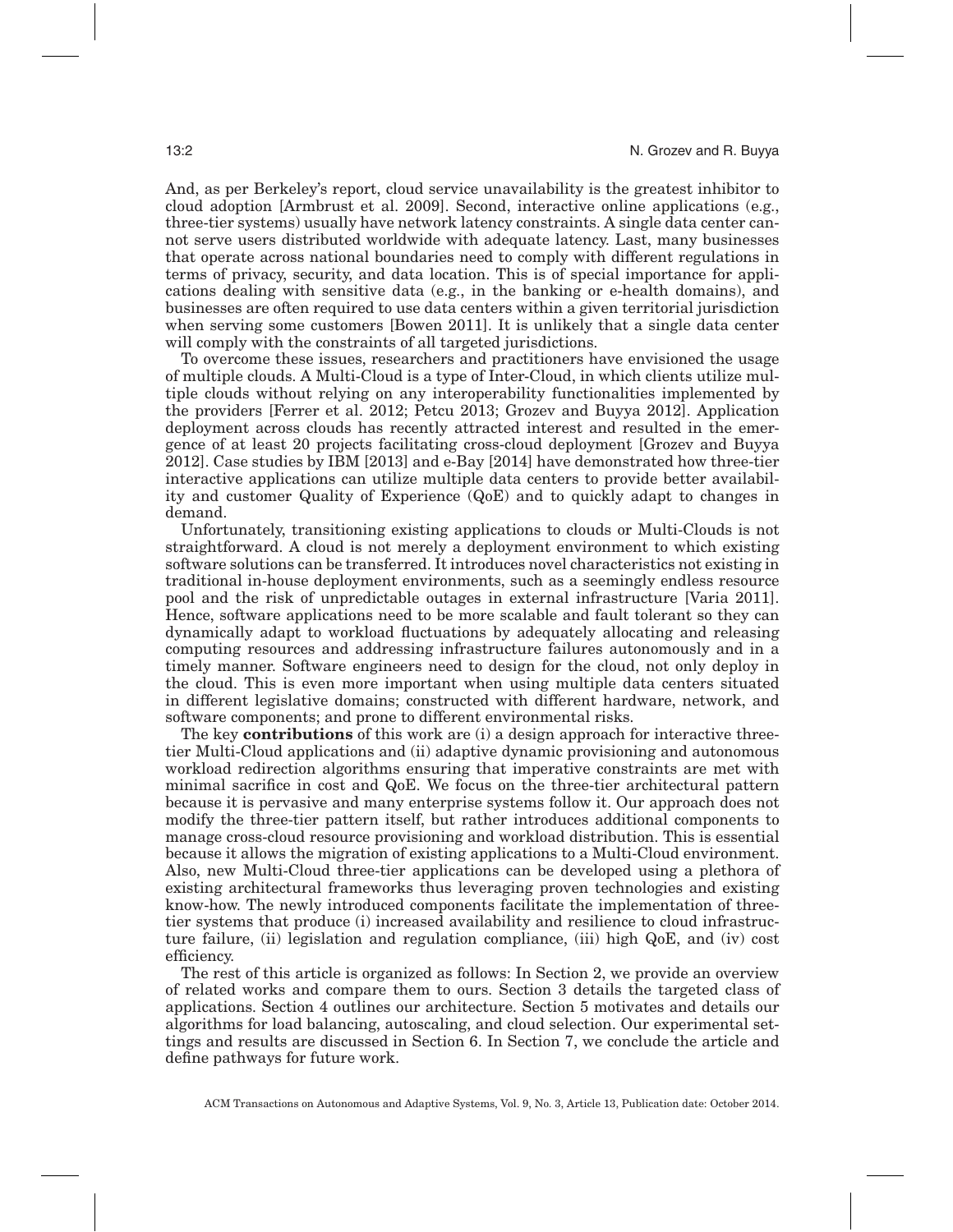### **2. RELATED WORK**

<span id="page-2-0"></span>Significant efforts have been made in the development of Multi-Cloud open-source libraries for different languages like JClouds [\[2014\]](#page-19-9), Apache LibCloud [\[2014b\]](#page-19-10), Apache DeltaCloud [\[2014a\]](#page-19-11), SimpleCloud [\[2012\]](#page-20-4), and Apache Nuvem [\[2014c\]](#page-19-12). All of them provide a unified API for the management of cloud resources (e.g., Virtual Machines [VMs] and storage), so that software engineers do not have to program against the specifics of each vendor's API. Although not providing application brokering (consisting of provisioning and scheduling) themselves, these libraries can be instrumental in the development of new cross-cloud brokering components. Similarly, services like RightScale [\[2014\]](#page-20-5), Enstratius (formerly enStratus) [\[2014\]](#page-19-13), Scalr [\[2014\]](#page-20-6), and Kaavo [\[2014\]](#page-19-14) only provide unified user interfaces, APIs, and tools for managing multiple clouds, and it is the clients' responsibility to implement appropriate provisioning and scheduling.

Apart from these Multi-Cloud libraries and services, the OPTIMIS [Ferrer et al. [2012\]](#page-19-5), Contrail [Carlini et al. [2012\]](#page-19-15), mOSAIC [Petcu et al. [2011\]](#page-20-7), MODAClouds [Ardagna et al. [2012\]](#page-19-16), and STRATOS [Pawluk et al. [2012\]](#page-20-8) projects also facilitate Multi-Cloud application deployment. In all of these projects, the geographical locations of the serving data centers cannot be considered. Thus, often, it is not possible to implement legislation-aware application brokering. In contrast, in our approach, the *Entry Points* and *Data Center Control* layers enable legislation-compliant user routing to eligible clouds through a process called *matchmaking broadcast*. In addition, all of these projects only manage resource allocation and software component deployment, and none of them facilitates the distribution of the incoming workload to the allocated resources. Their components are only concerned with resource provisioning and set-up and do not deal with the load distribution and autoscaling of the application once it is installed. In contrast, in this work, we manage the incoming workload and dynamically provision resources accordingly through the components of the *Entry Points* and *Data Center Control* layers.

Furthermore, these projects are SLA-based, which means that the application brokering is specified in a Service Level Agreement (SLA) using a declarative formalism. The Cloud Standards Customer Council (CSCC) discusses in a technical report that SLAs currently offered by cloud providers are immature [\[2012\]](#page-19-17). Thus, to achieve flexible application brokering, these approaches rely on advances in the currently adopted SLA practices or the introduction of new brokering components that can interpret novel SLA formalisms. In contrast, our approach directly manages the underlying provisioning and mapping of workload to resources without relying on advances in SLA specifications, and thus it is applicable right away.

Cloud services like Route 53 [Amazon [2014c\]](#page-18-2) and AWS Elastic Load Balancer (ELB) [Amazon [2014d\]](#page-18-3) can distribute incoming users to servers in multiple data centers using standard load balancing techniques. AWS ELB can distribute workload among servers located in single or multiple AWS availability zones, but it cannot direct users to clouds of other providers. Route 53 is Amazon's Domain Name System (DNS) web service. It supports Latency Based Routing (LBR), which redirects incoming users to the AWS region with the lowest latency. Both Route 53 and ELB do not consider applications' regulatory requirements when selecting a data center site. Moreover, they do not consider the cost and degree of utilization of the employed resources within a data center. In contrast, our approach for directing users to cloud sites accounts for all these aspects.

#### **3. PRELIMINARIES**

<span id="page-2-1"></span>By definition, an interactive three-tier application has three layers [Fowler [2003;](#page-19-18) Ramirez [2000;](#page-20-9) Aarsten et al. [1996\]](#page-18-4):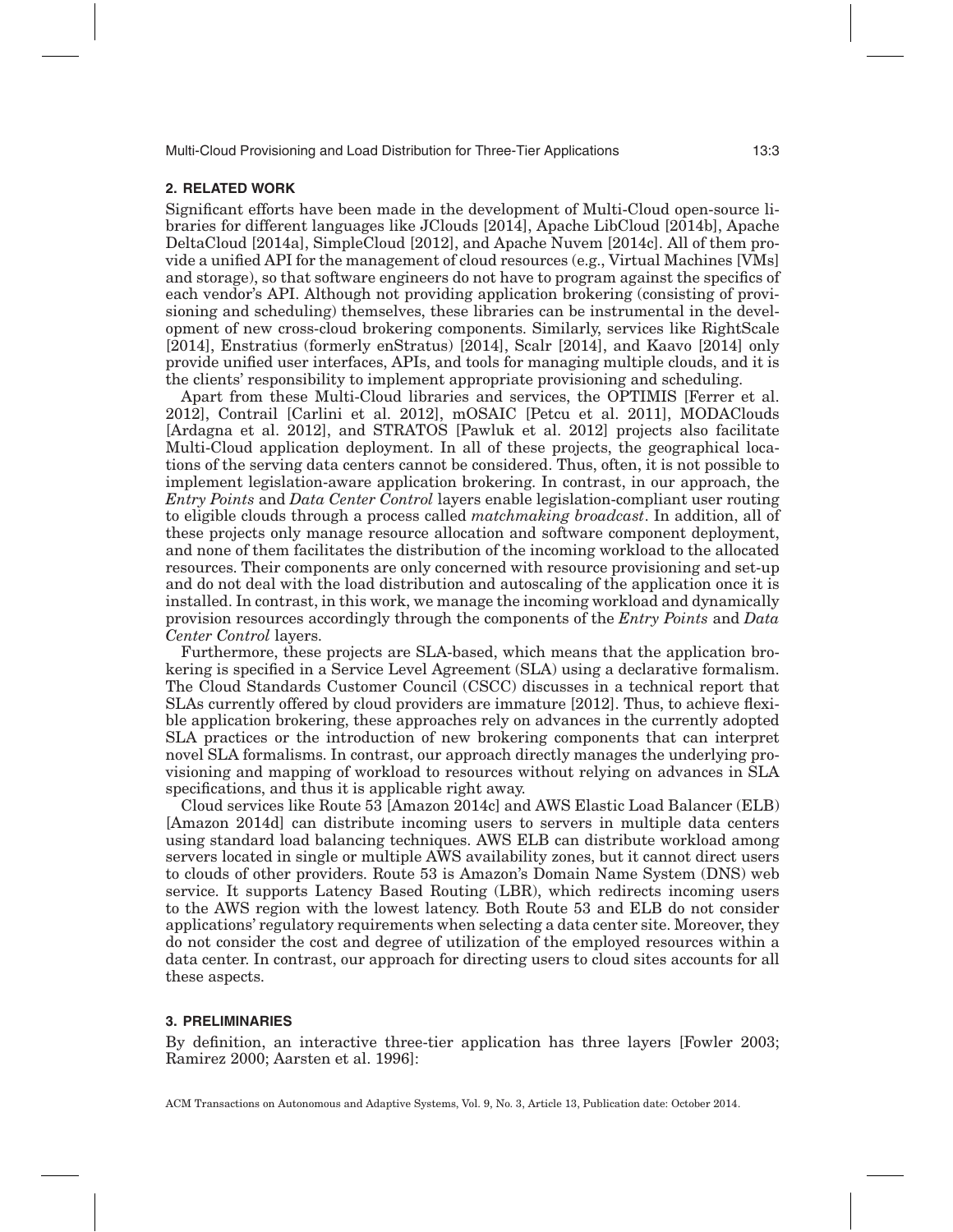- —**Presentation Layer:** Represents the user interface
- —**Business/Domain Layer:** Features the main business logic; accesses and modifies the data layer
- —**Data Layer:** Manages the persistent data

The presentation layer executes at the end user's site, not in the back-end servers, and thus we do not consider it. The domain layer consists of one or several Application Servers (AS). In Infrastructure as a Service (IaaS) cloud environments, they are hosted in separate VMs. The data layer consists of one or several database servers. In a Multi-Cloud environment, this software stack is replicated across all used cloud data centers. Clients arrive at one or several *entry points*, from where they are redirected to the appropriate data center to serve them.

The domain layer within a data center can scale horizontally by adding more AS VMs. For a given application, within a data center there is a load balancer that distributes the incoming requests to the AS servers. Every request arrives at the load balancer, which selects the AS to serve it. There are two types of three-tier applications in terms of the domain layer design: *stateful* and *stateless*. Stateful applications keep session data (e.g., shopping carts and user meta-data) in the memory of the assigned AS server. Hence, they require *sticky load balancing*, which ensures that all requests of a session are routed to the same server. Stateless applications do not keep any state/data in memory and therefore their requests can be routed to different AS servers.

The data layer often becomes the performance bottleneck because of requirements for transactional access and atomicity. This makes it hard to scale horizontally. As to the famous Consistency, Availability, and Partition Tolerance (CAP) theorem [Brewer [2000,](#page-19-19) [2012\]](#page-19-20), a distributed architecture should balance between persistent storage consistency, availability, and partition tolerance. The field of distributed horizontally scaling databases has been well explored in recent years. For example Cattell [\[2010\]](#page-19-21) surveyed more than 20 novel NoSQL and NewSQL distributed database projects. Traditional techniques like replication, caching, and sharding also allow for some level of horizontal scalability.

The eligible data caching and replication strategies are very much application specific, and it is impossible to incorporate them within a general framework encompassing all three-tier applications. In other words, the right balance among CAP requirements is domain inherent. For example, one application may require that data are not replicated across legislative regions, whereas another may allow it in order to achieve better availability. Therefore, in this work, we do not deal with application-specific data deployment. We investigate flexible provisioning and load distribution provided the data are already deployed with respect to the application-specific CAP requirements. It is the system architect's responsibility to design the data layer in a scalable way that obeys all domain-specific legislation rules so that it can be accessed quickly from the domain layer. This is a reasonable constraint because database design is usually the first step in a three-tier system design, and it often serves other applications (e.g., reporting and analytics) as well. Our approach ensures that once the data are deployed appropriately, users will be redirected accordingly and enough processing capacities will be present in the AS layer.

### **4. OVERALL ARCHITECTURE**

### <span id="page-3-0"></span>**4.1. Architectural Components**

Figure [1](#page-4-0) depicts the proposed architecture. We augment the traditional three-tier architectural pattern with two additional layers of components: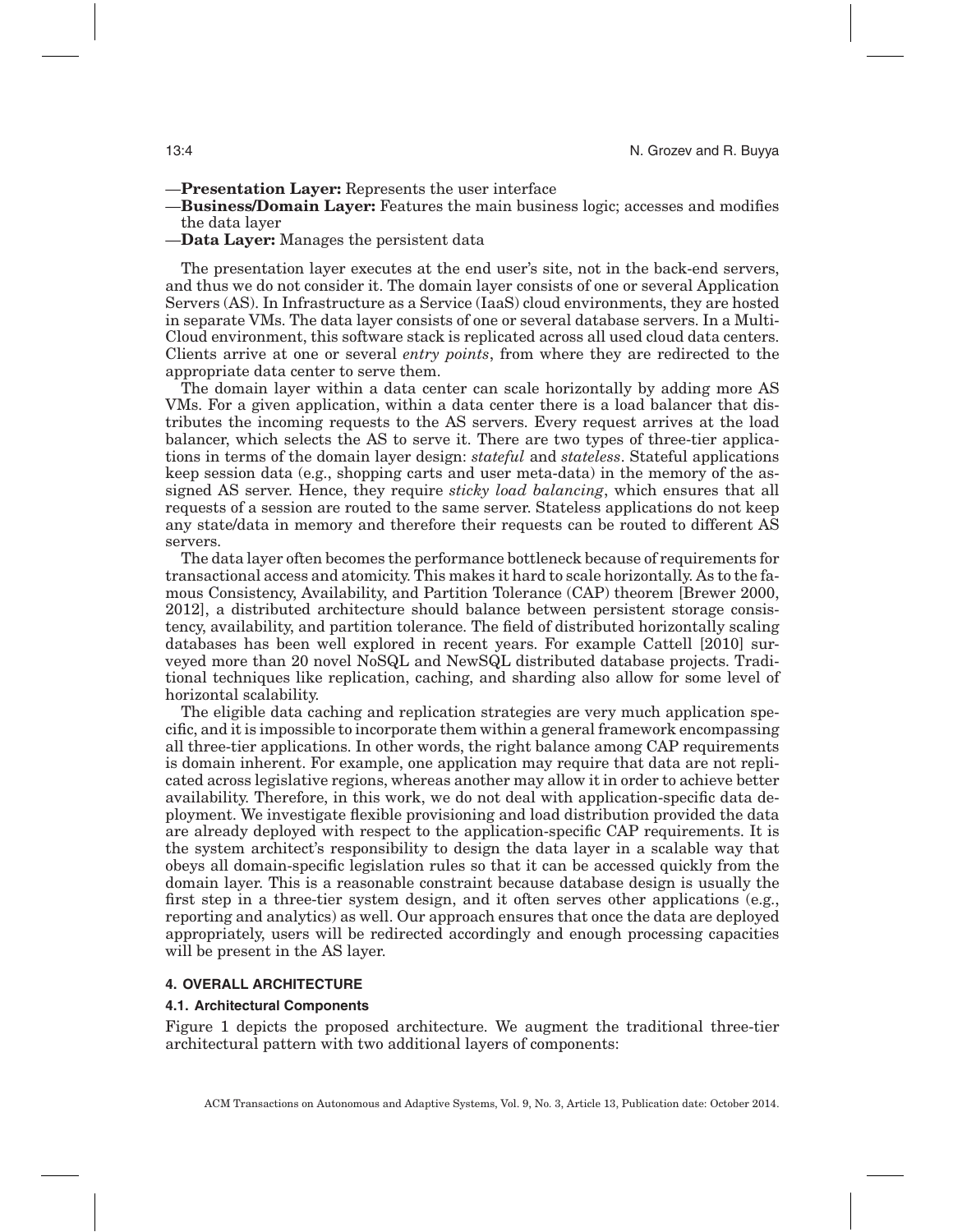<span id="page-4-0"></span>

Fig. 1. Overall layered architecture. The brokering components manage the system's provisioning and workload distribution, whereas a standard three-tier software stack serves the end users.

- —*Entry Point Layer:* Responsible for redirecting incoming users to an appropriate cloud data center to serve them
- —*Data Center Control Layer:* Responsible for (i) providing information to the *entry point layer* regarding the suitability of a data center for a given user, (ii) monitoring and scaling of the provisioned resources within a data center, and (iii) directing the incoming requests

The *Entry Point Layer* consists of one or several VMs, which can be deployed in several data centers for better resilience. When users come to the system, they are initially served at an *entry point* VM. Based on the users' location, identity, and information about each data center, the *entry point* selects an appropriate cloud and redirects the user to it. After this, the user is served within the selected data center and has no further interaction with the *entry point*. We emphasize that the cross-cloud interactions between *entry points* and *admission controllers* happen only once, immediately after user arrival, and hence do not result in further communication delay as the user is being served.

At first glance, an *entry point* can be likened to a standard load balancer because it redirects users to serving data centers. However, standard load balancers redirect each user request, whereas *entry points* redirect users only upon arrival. Furthermore, *entry points* collaborate with the *admission controllers* to implement cloud selection respecting legislative, data location, cost, and QoE requirements, functions that are not implemented in standard load balancers.

In each data center, the *Data Center Control Layer* consists of three VMs:

—*Admission Controller:* Decides whether a user can be served within this data center and provides an estimation of the potential cost for serving him or her. Upon request,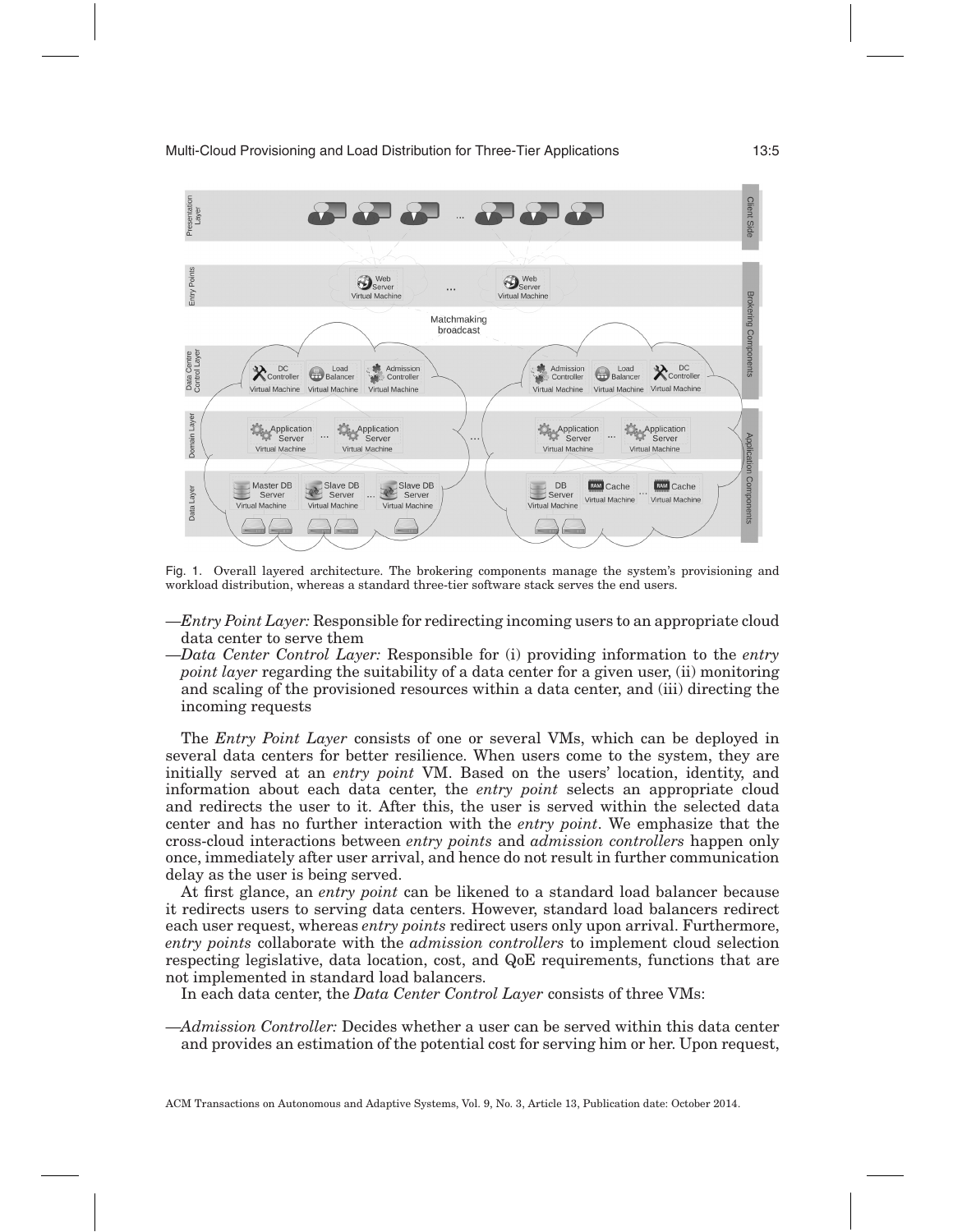<span id="page-5-0"></span>

Fig. 2. Component interaction. Cloud site selection happens once, upon user arrival. Subsequent requests are handled within the selected data center.

it provides feedback to the *entry point* VMs to facilitate their choice of a data center for a user.

- —*Load Balancer:* The standard *load balancer* component from the three-tier reference architecture. We consider it as a logical part of the *Data Center Control Layer* because it redirects requests to the application servers.
- —*DC Controller:* Responsible for observing the performance utilization of the running AS servers and reactively shutting down or starting AS VM instances to meet resource demands at minimal cost.

In principle, the *DC Controller* and the *Load Balancer* VMs may be replaced by services like Amazon Auto Scaling [\[2014a\]](#page-18-5) and AWS ELB [\[2014d\]](#page-18-3). Nevertheless, not all cloud providers have such services. Even if a provider offers autoscaling services, it is often not possible (unlike Amazon Auto Scaling) to monitor custom performance metrics (e.g., number of live application sessions). Moreover, in Section [5,](#page-6-0) we introduce novel algorithms for load balancing and autoscaling that, in conjunction, reduce cost and the probability of server overload. These are not implemented by current cloud providers and hence, for generality, we consider the usage of separate VMs for these purposes.

#### **4.2. Component Interaction**

Figure [2](#page-5-0) depicts the interaction between components upon user arrival. In the first phase, the brokering components select an appropriate cloud site for the user based on his or her identity. As a first step, the user authenticates to one of the *entry points*. At this point, the *entry point* has the user's identity and geographical location (extracted from the IP address). As a second step, the *entry point* broadcasts the user's identifier to the *admission controllers* of all data centers. We call this step *matchmaking broadcast*.

There are no restrictions on the location of the *entry points*. Ideally, they should be positioned in a way that minimizes network latency effects during the *matchmaking broadcast*. One reasonable approach is to deploy each entry point in one of the used clouds, given that the clouds are already selected in a way that serves the expected user base with adequate latency.

Within each data center, the *admission controller* checks if the persistent data for this user are present. Additionally, each *admission controller* implements applicationspecific logic to determine which users can be served in the data center based on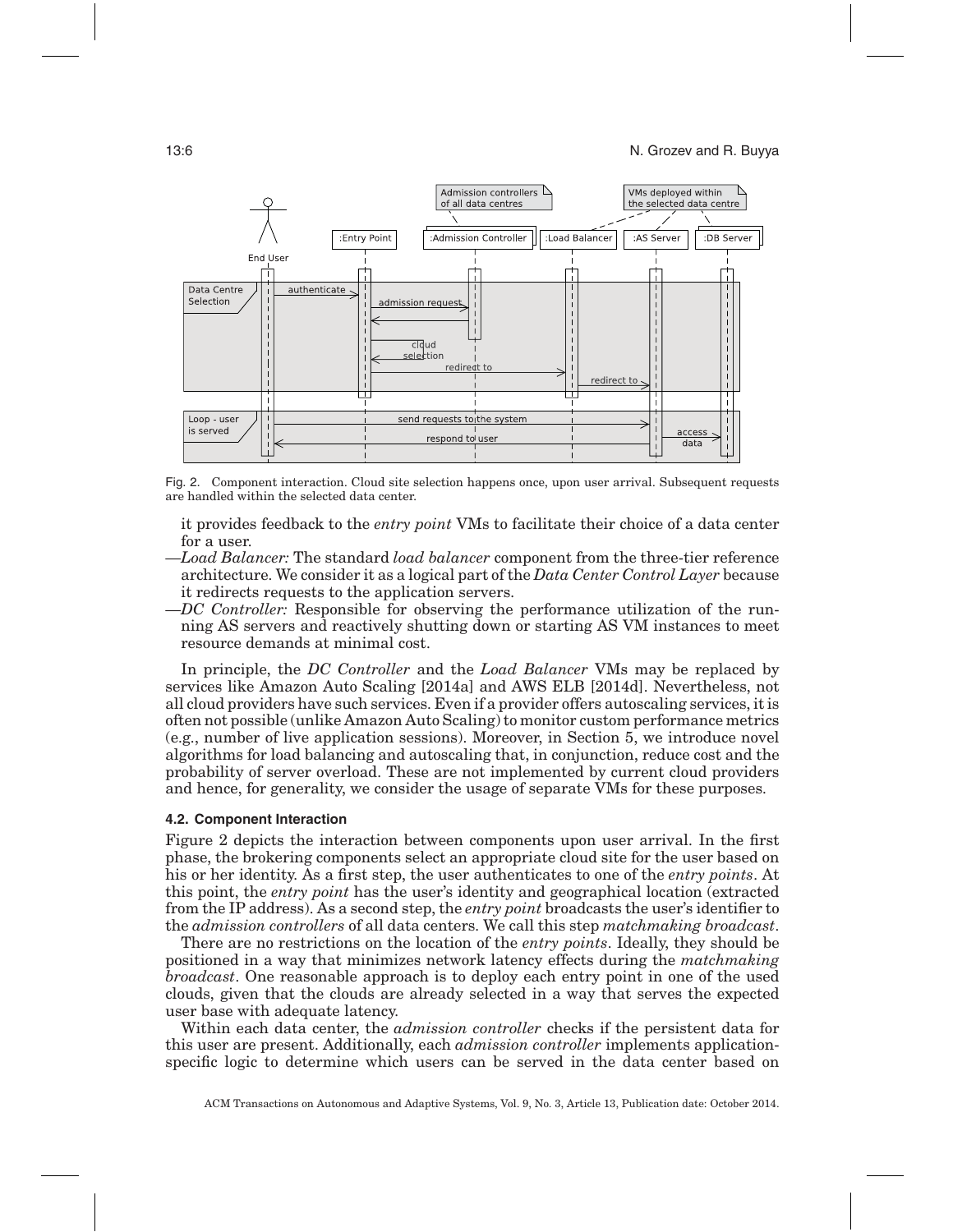Multi-Cloud Provisioning and Load Distribution for Three-Tier Applications 13:7

regulatory requirements. The *admission controllers* respond to the *entry point* whether the user's data are present and if they are allowed (in terms of legislation and regulations) to serve the user. In the response, they also include information about costs within the data center.

Based on the *admission controllers'* responses, the *entry point* selects the data center to serve the user and redirects him or her to the *load balancer* deployed within it. The *entry point* filters all clouds that have the user's data and are eligible to serve him or her. If there is more than one such cloud, the *entry point* selects the most suitable with respect to network latency and pricing. If no cloud meets the data location and legislative requirements, the user is denied service.

After a data center is selected, the user is served by the AS and DB servers within the chosen cloud as prescribed by the standard three-tier architecture. He or she does not have any further interaction with the brokering components. Hence, we consider that AS servers deployed in a data center can only access DB servers in the same data center. This is a reasonable constraint because often there is no SLA concerning network speed and latency between data centers, and thus cross-cloud data access can lead to performance issues. Furthermore, transferring persistent data across the public Internet may be a breach of the legislative and policy requirements of many applications.

## **5. PROVISIONING AND WORKLOAD MANAGEMENT**

#### <span id="page-6-0"></span>**5.1. Scalability within a Cloud**

Currently, the practices for load balancing among a dynamic number of VMs in a cloud environment and among a fixed number of physical servers are the same: round robin or some of its adaptations. When using physical servers, one usually tries to distribute the load so that the servers are equally loaded, and all sessions are served equally well. In a cloud environment, if the number of AS VMs is insufficient, new ones can be provisioned dynamically. Similarly, if there are more than enough allocated AS VMs, some of them could be stopped to reduce costs. If the load of a stateful application is equally distributed among underutilized VMs, then no VM can be stopped without failing the sessions served there.

This is not an impediment for stateless applications because sessions are not bound to servers, and hence VMs can be stopped without causing service disruption. Thus, standard load balancing techniques like weighted round robin or "least connection" can be effective. However, in the case of stateful sessions, in order to stop an AS VM one needs to make sure it does not serve any sessions. One approach is to transfer all sessions from an AS VM to another one before shut down. However, this is not straightforward because active sessions together with their states need to be transferred without service interruption. A better approach is to balance the incoming workload in a way that consolidates the sessions in as few servers as possible without violating Quality of Service (QoS) requirements. This results in a maximum number of stoppable (i.e., not serving any sessions) servers. In essence, if the load balancer packs as many sessions as possible (without causing overload) onto a few servers, then the number of stoppable servers (not serving any sessions) will be maximal.

<span id="page-6-1"></span>This idea is implemented in Algorithm [1.](#page-6-1) It defines a *sticky load balancing* policy; thus, after the first session's request is assigned to a server, all successive ones are assigned to it as well. It takes as input the newly arrived session *si*, the list of already deployed AS servers *VMas*, and two ratio numbers in the interval (0, 1)—the CPU and RAM thresholds  $th_{cpu}$  and  $th_{ram}$ . As a first step in the algorithm, we sort the available AS VMs in a descending order with respect to their CPU utilization. Then we assign the incoming session to the first VM in the list whose CPU and RAM utilizations are below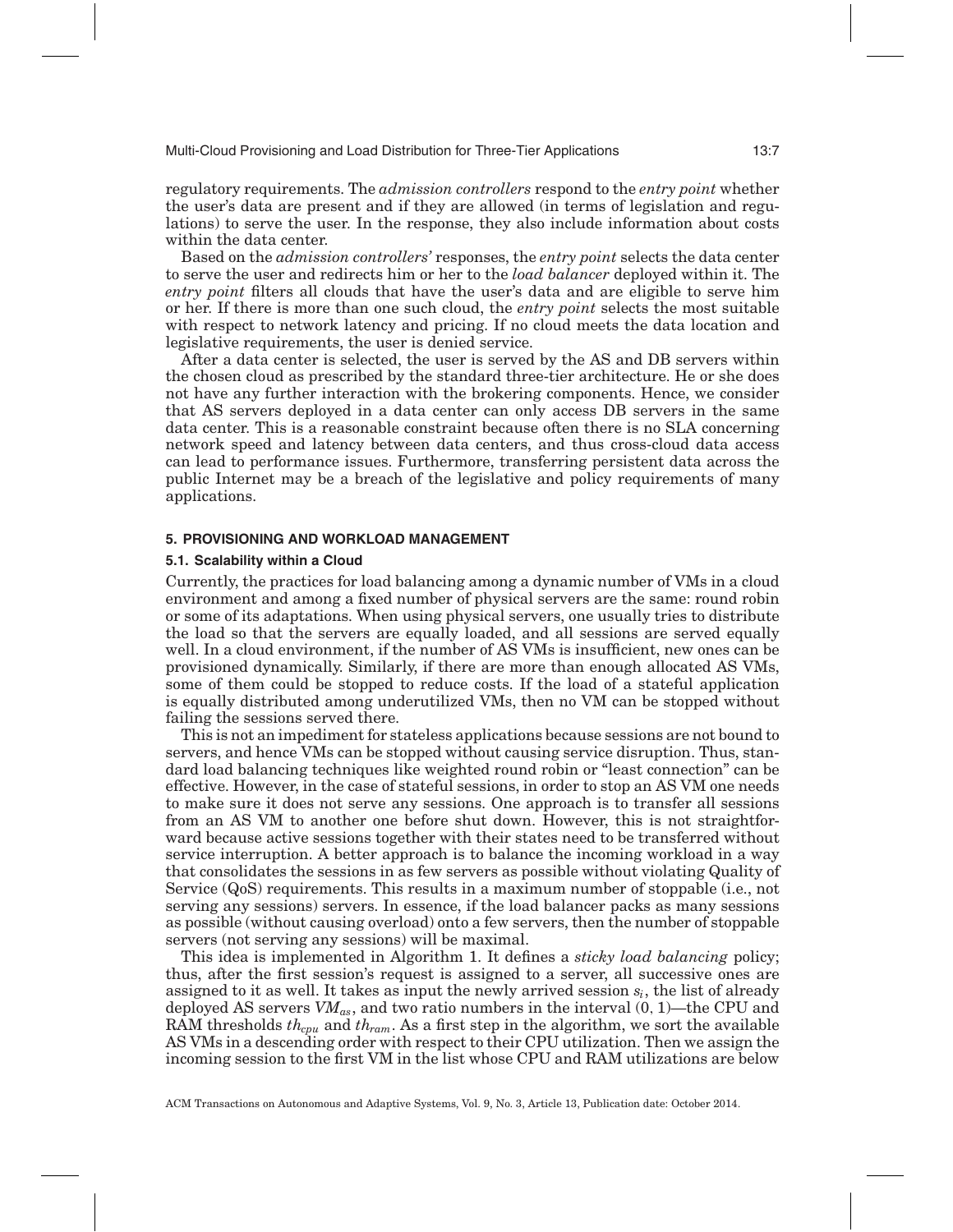## **ALGORITHM 1:** Load Balancing Algorithm

```
\textbf{input: } s_i, \textit{th}_{\textit{cpu}}, \textit{th}_{\textit{ram}}, \textit{VM}_{\textit{as}}sortDescendinglyByCPUUtilisation(VMas);
hostVM ←− last element of VMas;
for vm_i \in VM_{as} do
    vmcpu ←− CPU utilisation of vmi;
    vmram ←− RAM utilisation of vmi;
    if vmcpu < thcpu and vmram < thram and !networkBuffersOverloaded() then
        hostVM \leftarrow vn_i;break;
    end
end
assignSessionTo(s, hostVM)
```
 $th_{cpu}$  and  $th_{ram}$ , respectively, and whose input and output TCP network buffers/queues are not becoming overloaded. These buffer sizes are denoted by the Recv-Q and Send-Q values returned by the *netstat* command. To simplify the algorithm's definition, we have extracted this logic in a new boolean function *networkBuffersOverloaded*(). It simply checks if there is a TCP socket for which any of the ratios of the Recv-Q and Send-Q values to the maximum capacities of those queues is greater than 0.9. If there is no such server, the session is assigned to the least utilized one (line 2). An obvious postcondition of the algorithm is that a newly arrived session is assigned to the most utilized in terms of the CPU server whose CPU and RAM utilizations are under the thresholds. If there is no such server, the one with the least utilized CPU is used. By increasing the thresholds, we can achieve better consolidation of sessions at the expense of a higher risk of CPU or RAM contention, which may result in lower response time. On the contrary, when the thresholds are lower, the overall number of underutilized VMs will be higher. Therefore reasonable values for these thresholds are the autoscaling triggers (used by our autoscaling algorithm) that define if a server is overloaded.

The *DC controller* is responsible for adjusting the number of AS VMs accordingly. This implementation of the *load balancer* (Algorithm [1\)](#page-6-1) allows the *DC controller* to stop AS VMs that serve no sessions. The *DC controller* is also responsible for instantiating new AS VMs when needed. Algorithm [2](#page-7-0) details how this can be done when using on-demand VM instances. This algorithm is periodically executed every  $\Delta$  seconds to ensure that the provisioned resources match the demand at all times. The input parameters of the algorithm are:

 $-t_{cur}$ —the current time of the algorithm call;

 $-\textit{tgr}_{cpu}$ —CPU trigger ratio in the interval  $(0, 1)$ ;

—*tgrram*—RAM trigger ratio in the interval (0, 1);

—*VMas*—list of currently deployed AS VMs;

—*n*—number of overprovisioned AS VMs to cope with sudden peaks in demand; and  $-\Delta$ —time period between algorithm repetitions.

<span id="page-7-0"></span>If an AS VM's CPU or RAM utilization exceeds  $tgr_{cpu}$  and  $tgr_{ram}$  respectively, or some of its input/output TCP network buffers are becoming overloaded, we call this server overloaded. In the beginning of Algorithm [2](#page-7-0) (lines 1–11) we inspect the statuses of all available AS VMs and note if they are overloaded or free (i.e., not serving any sessions).

In an online application, the resource demand can rise unexpectedly in the time periods between two subsequent executions of the scaling algorithm. Moreover, booting and setting up new AS VMs is not instantaneous and can take up to a few minutes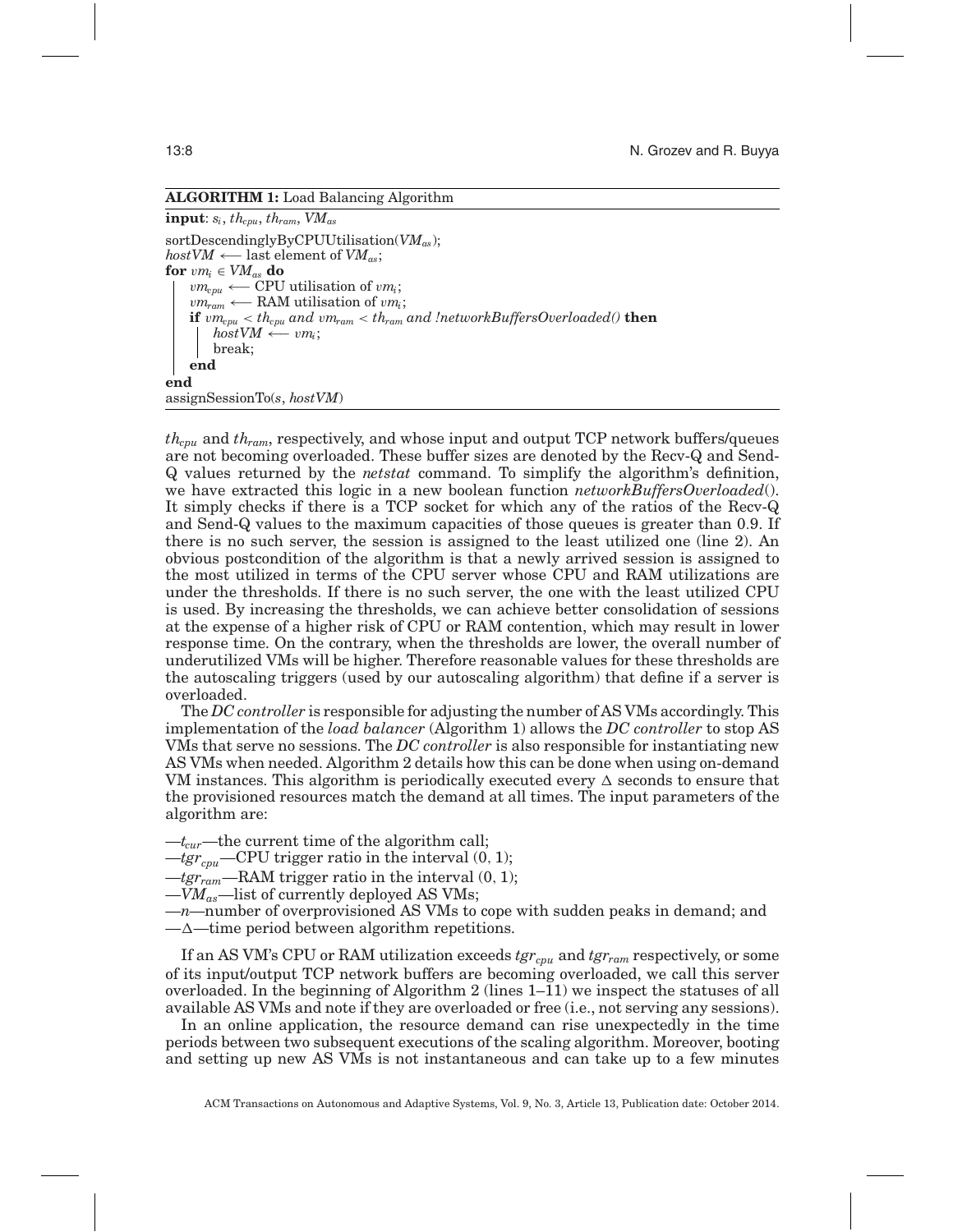```
ALGORITHM 2: Scale Up/Down Algorithm
\bold{input:} \text{ } t_{cur}, \text{ } tgr_{cpu}, \text{ } tgr_{ram}, \text{ } VM_{as}, \text{ } n, \text{ } \DeltanOverloaded ← 0;
listFreeVms ←− empty list;
for vm \in VM_{as}; // Inspect the status of all AS VMs
do
   vmcpu ←− CPU utilization of vm;
   vmram ←− RAM utilization of vm;
   if vm_{cpu} >= tgr_{cpu} or vm_{ram} >= tgr_{ram} or networkBuffersOverloaded() then
    nOverloaded ←− nOverloaded + 1;
   else if vmi serves no sessions then
   listFreeVms.add(vm);
   end
end
nFree ←− length of listFreeVms;
nAS ←− length of VMas;
allOverloaded \leftarrow nOverloaded + nFree = nAS and nOverloaded > 0;
if nFree < n; // Provision more VMs
then
   nVmsToStart ←− 0;
   if allOverloaded then
      nVmsToStart ←− n − nFree + 1;
   else
   nVmsToStart ←− n − nFree
   end
  launch nVmsToStart AS VMs
else
   nVmsToStop ←− 0; \theta // Release VMs
   if allOverloaded then
    nVmsToStop ←− nFree − n;
   else
    nVmsToStop ←− nFree − n+ 1
   end
   sortAscendinglyByBillingTime(listFreeVms);
   for i = 1 to nVmsToStop do
      billT ime ←− billing time of listFreeVms[i];
       \textbf{if } billTime - t_{cur} < \Delta \textbf{ then}terminate listFreeVms[i];
      else
       break
      end
   end
end
```
depending on the underlying infrastructure. Hence, resources cannot be provisioned instantly in response to increased workload. If the workload spike is significant, this can result in server overload and performance degradation. One solution is to overprovision AS VMs, so that unexpected workload spikes can be handled. The *n* input parameter of the algorithm denotes exactly that—how many AS VMs should be overprovisioned to cope with unexpected demand.

As a postcondition of the algorithm execution, there should be at least  $n+1$  free AS VMs if all other AS VMs are overloaded, or *n* otherwise. For example, in the special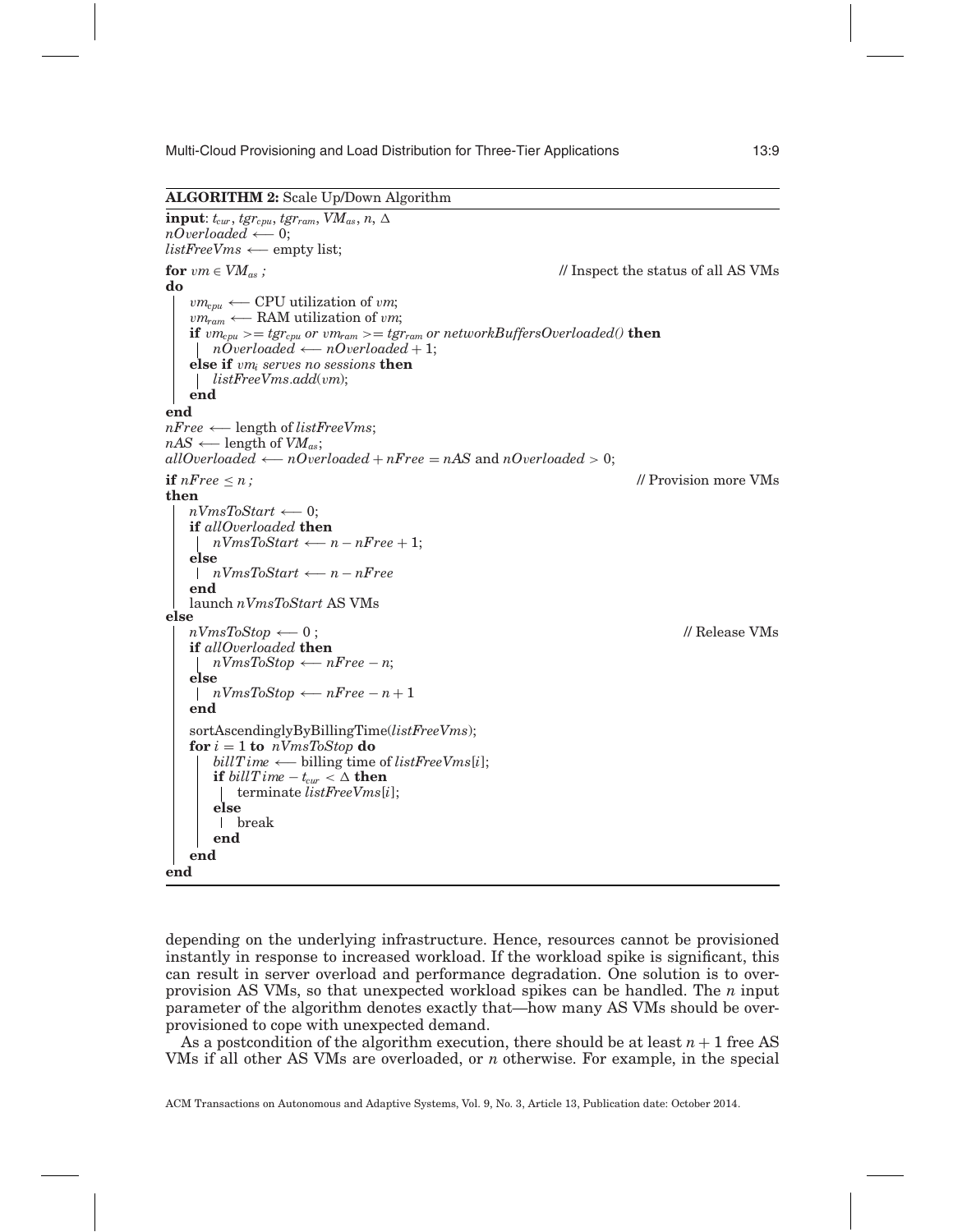case when  $n = 0$ , one AS VM is provisioned only if all others are overloaded. This is ensured by lines 16–24 of the algorithm.

Similarly, to avoid charges, some overprovisioned VMs should be stopped whenever their number exceeds *n*. However, it is not beneficial to terminate a running VM ahead of its next billing time. It is better to keep it running until its billing time in order to reuse it if resources are needed again. This is ensured by lines 25–40 of the algorithm. First, we sort the free VMs in ascending order with respect to their next billing time. Next, we iterate through the excessively allocated VMs and terminate only those for which the next billing time is earlier than the next algorithm execution time.

Last, in the previous discussion, we assumed that the application is stateful (i.e., it maintains contextual user information in the memory of the AS server). For scalability reasons, many applications are stateless, or they store session state in an external in-memory cache like Amazon ElastiCache [\[2014b\]](#page-18-6). Algorithm [2](#page-7-0) can handle this type of applications as well by considering each AS server to be assigned 0 sessions at all times. This is reflective of the main characteristic of stateless applications, in that each request can be served on a different server because no session state is kept in the servers' memory. Consequently, in the algorithm, all AS servers that are not overloaded will be considered free (lines 9–11) and will be viable for termination. Therefore, our approach encompasses both stateful and stateless applications.

### **5.2. Data Center Selection**

We can largely classify the requirements for data center selection as constraints and objectives. Constraints should not be violated under any circumstances. In this work, we consider the following constraints: (i) users should be served in data centers that are compliant with regulatory requirements, and (ii) users should be served in data centers containing their data in the application's data layer. The system should prefer to deny service than to violate these constraints. In contrast, the system can continue to serve a user even if an objective is not optimized. We consider the following objectives: (i) cost minimization and (ii) latency minimization. In other words, upon a user's arrival, the *entry point* extracts those data centers that satisfy the constraints and selects the most suitable among them in terms of latency and cost.

Although cost minimization is a natural goal of cloud clients, it should not be pursued at the expense of end user QoE, and hence we must balance between the two objectives. The maximum acceptable latency between users and data centers can be considered as a part of the application's SLA. Thus, we can choose the optimal data center, in terms of cost, whose network latency is less than the one predefined in the SLA.

<span id="page-9-0"></span>Algorithm [3](#page-9-0) implements this idea and details the data center selection procedure. The algorithm selects clouds for multiple users at once. Hence, users arriving at the system at approximately the same time can be dispatched to serving clouds in batch thus avoiding excessive cross-cloud communication. The input parameters of the algorithm are:

—*users*: Identifiers of the users for which the *entry point* should select a cloud

- —*timeout*: Period after which, if a data center's *admission controller* has not responded, it is discarded
- —*clouds*: A list of the used data centers. For each of them, we can obtain the IP addresses of the *admission controller* and the *load balancer*.
- $-\lambda t$ *ency<sub>SLA</sub>*: SLA for the network latency between a user and the serving data center

In the beginning of the algorithm (lines 1–4), the *entry point* asynchronously broadcasts all users' identifiers to the clouds' *admission controllers*. After that, the *entry point* waits until all contacted *admission controllers* respond or the timeout period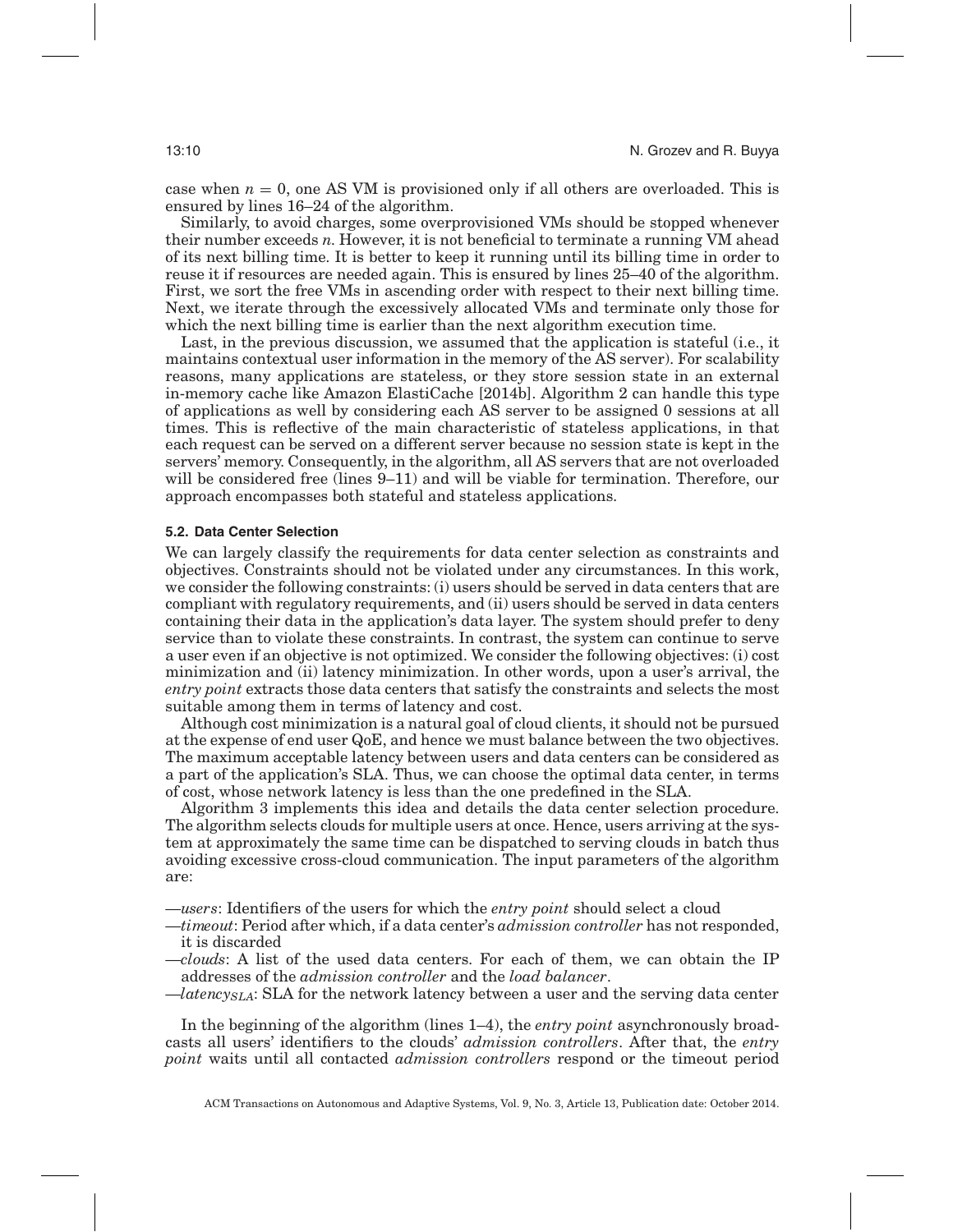```
ALGORITHM 3: Cloud Site Selection Algorithm
\overline{\mathbf{input}}: users, timeout, clouds, latency<sub>SLA</sub>
// Broadcast users' data to admission controllers
for c_i \in clouds do
    aci ←− IP address of ci's admission controller;
    send to aci users' identifier;
end
wait timeout seconds or until all clouds respond;
for u_i \in users do
    cloudsaccept ←− clouds eligible to serve ui;
    sortAscendinglyByPrice(cloudsaccept);
    selectedCloud ←− null;
    selectedLatency \leftarrow +\infty;
    for c_i \in clouds_{accept} do
        latency ←− latency between u and ci;
        if latency < latencySLA then
            selectedCloud \longleftarrow c_i;break;
        else if selectedLatency > latency then
            selectedCloud \longleftarrow c_i;selectedLatency ←− latency;
       end
    end
    if selectedCloud = null then
     Deny Service;
    else
        lb ←− IP of load balancer in selectedCloud;
        redirect u to lb;
    end
end
```
elapses (line 5). At this stage, unresponsive clouds whose *admissions controllers* fail to respond within the timeout are discarded.

For each user, the response of the clouds' *admission controllers* includes (i) a boolean value, whether the cloud is eligible to serve the user and (ii) an estimation of the cost for serving a user. Based on this input, for every user, the *entry point* retains the clouds eligible to serve him or her (line 7). If no eligible cloud is present, the user is denied service. Otherwise, the cloud that has the smallest cost and provides latency below the SLA requirement is selected (lines 9–20). If there is no eligible cloud meeting the network latency SLA, the one with the lowest network latency to the user is selected (lines 16–19).

Note that the decision of whether a cloud site is eligible for a given user is application specific. For some applications with no additional privacy, security, and legislative requirements, all clouds may be eligible for all users. In others, certain users will have to be served within a specific legislative domain or within certified data centers based on their nationality. We assume that this application-specific eligibility logic is implemented in *admission controllers* by application developers.

Algorithm [3](#page-9-0) uses the network latency between the end user and the prospective serving data centers. Hence, the *entry point* needs to evaluate the latencies between them based on their IP addresses. By latency, we denote only the network latency. We do not try to estimate the entire response time consisting of network and server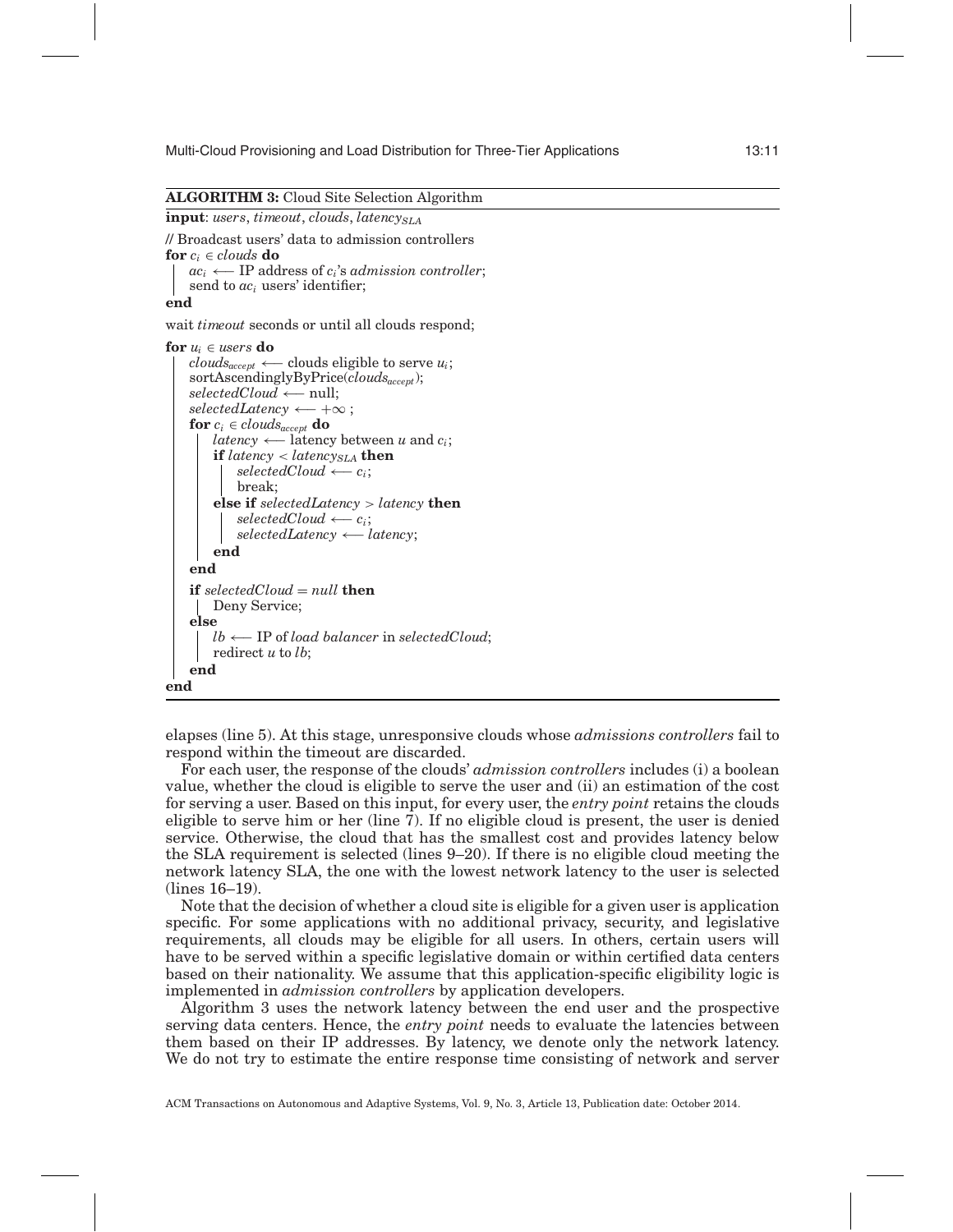delays. We argue that this simplification does not reduce the generality of our approach because for an interactive three-tier application, the server delays should be small and similar in all clouds provided there is no significant resource contention. In this case, the variable part of the overall delay is the network latency. In Algorithm [2,](#page-7-0) we make sure the domain layer scales horizontally and that enough resources are present at all times. If contention does occur within a cloud site because of either a nonscalable DB layer or an inappropriate choice of parameters for Algorithm [2,](#page-7-0) then we provide a backoff mechanism through the cost estimation, as discussed later. Hence, we minimize the probability of resource contention within the Multi-Cloud setup, and therefore servers' delays should be small and similar in all cloud sites.

An approximation of the network latency can be achieved in two steps. First, we can identify the geographical locations (longitude and latitude) of the user and a given cloud based on his or her IP address. For this, we use the GeoLite [\[2014\]](#page-19-22) database, mapping IP addresses to geospatial coordinates. As a second step, we compute the latency between a user and a cloud based on the extracted coordinates by using the PingER [\[2014\]](#page-20-10) service. PingER is an end-to-end Internet Performance Measurement (IEPM) project that constantly records the network metrics among more than 300 hosts positioned worldwide. The geospatial coordinates of each host are provided. To approximate the latency between a user and a cloud, we select the three pairs of PingER hosts that are closest to the user and the cloud, respectively, and define the latency as a weighted sum of the three latencies between the hosts in these three pairs. The weights are defined proportionally to the proximity of the hosts to the user and the cloud. To compute the distance between the geospatial positions, we use the well- known Vincenty's formulae. The data from both GeoLite and PingER can be downloaded and used offline. If latest up-to-date Internet performance data are needed, they can be periodically downloaded and updated automatically.

The last missing piece of information is the cost evaluation for serving a user by a cloud (used in line 8), performed by the *admission controllers*. The difficulty here is to define a unified cost evaluation for different clouds with different pricing policies and different VM types and performance.

First, if the application's infrastructure within a data center is overloaded and it should not accept further users, it returns  $+\infty$  as a cost estimation. One reason for an overload may be a lack of scalability in the DB layer. As discussed, it can be hard to scale horizontally, and given significant workload, the center can be easily overloaded. Another reason may be a bottleneck in the data center infrastructure; for example, internal network congestion may threaten to slow down the application's inter-tier communication. This could be easily detected in the case of a private data center. In a public data center, obtaining such information may be more difficult because the cloud provider would have to expose such internal performance data to its clients. By returning +∞ cost to the *entry point,* the *admission controller* ensures that users are sent to this cloud only as a last resort. Hence, *admission controllers* use the cost as a back-off mechanism.

As a first step in session cost estimation, we define  $p(v_m)$  to be the price per minute of a virtual machine v*mi*. For cloud providers that charge for longer intervals (e.g., an hour, as in Amazon AWS), we compute this value by dividing by the number of minutes in a charge period. For each virtual machine v*mi*, based on its current utilization and the number of currently served sessions, we can approximate how many sessions  $f(v_m_i)$ it will be able to serve if fully utilized:

$$
f(vm_i) = \frac{numSessions(vm_i)}{max(util_{cpu}(vm_i), util_{ram}(vm_i))}
$$
 (1)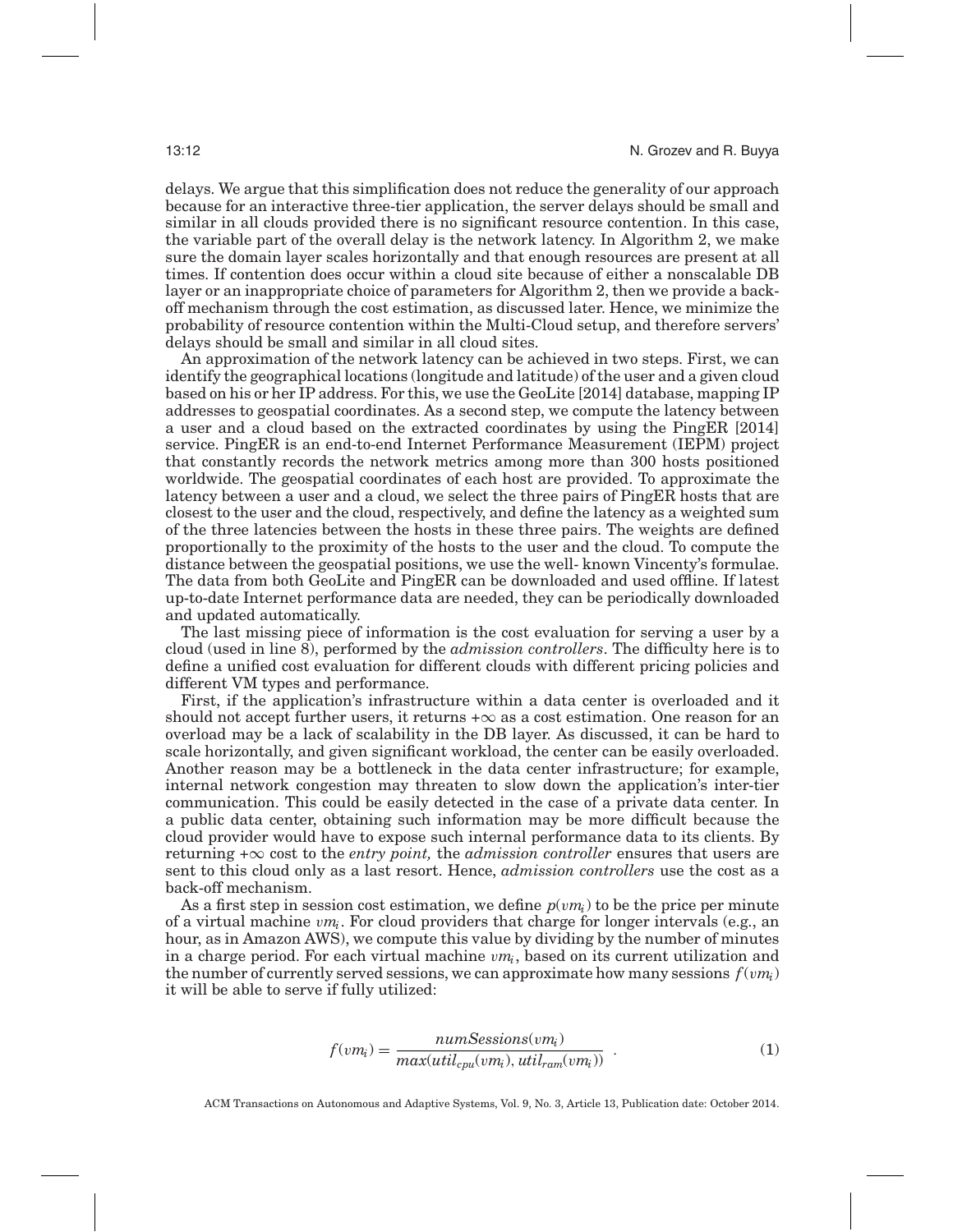Multi-Cloud Provisioning and Load Distribution for Three-Tier Applications 13:13

Therefore the term  $p(v_m)/f(v_m)$  is representative of the session cost per minute in v*mi*. To achieve better estimation, we average the cost estimations of all AS servers *V* that currently serve sessions in the cloud. If no sessions are served in the cloud, we use the last successful estimation for this data center or 0 if there has not been such. Equation (2) summarizes the previous discussion:

$$
session cost per minute = \begin{cases} +\infty & \text{if overloaded} \\ previous estimation & \text{if } V = \emptyset \\ \frac{\sum_{vm_i \in V} p(vm_i) / f(vm_i)}{|V|} & \text{otherwise.} \end{cases}
$$
(2)

In the preceding discussion, for each VM  $vm_i$  we used only the price per minute  $(p(v_m_i))$ , number of sessions, and its CPU and memory utilizations. Therefore our cost evaluation can be used even if the types of the VMs are different as long as we can evaluate these characteristics. It is also worthwhile noting that this cost estimation strategy is a heuristic forecast of the future cost incurred by a user because we cannot know in advance how long the user will use the system, what exactly will be his or her actions, and the like.

### **5.3. Fault Tolerance**

Within the given architecture, a data center outage can be seamlessly overcome by incorporating time-outs in the *entry points*. If an *admission controller* does not make a timely reply to the *matchmaking broadcast*, the *entry point* does not consider its respective cloud.

Within a cloud, the *DC controller* manages how the AS VMs are instantiated and stopped in order to meet QoS requirements with minimal costs. Doing so, it also monitors the AS VMs in the data center and restarts them upon failure. In this setting, it is obvious that a failure of the *DC Controller* would disable the fault tolerance and scalability of the architecture. Hence, the *admission controller* and the *load balancer* run background threads that check the status of the *DC controller* and restart it upon failure.

VMs can take up to a few minutes to boot. A failure of the *load balancer* and the *admission controller* would mean that no users can be served in this data center during such an outage. Thus, applications requiring high availability can have multiple *load balancers* and *admission controllers* working in parallel to achieve resilience against such failure.

### <span id="page-12-0"></span>**6. PERFORMANCE EVALUATION**

Our approach to application provisioning and workload distribution is generic, and testing it with all possible middleware technologies, workloads, cloud offerings, and data center locations is an extremely laborious task. In this section, we demonstrate how, under typical workload and set-up, our approach meets imperative requirements like legislation compliance with only minimal losses in terms of latency and cost.

To validate our work, we use the CloudSim discrete event simulator [Calheiros et al. [2011\]](#page-19-23), which has been used in both industry and academia for performance evaluation of cloud environments and applications. We use one of the latest CloudSim extensions that allows modeling, simulation, and performance evaluation of three-tier applications in Multi-Cloud environments [Grozev and Buyya [2013\]](#page-19-24).

## **6.1. Experiment Setting**

In our experimental setup, we create four cloud data centers. We model the first two with the characteristics of Amazon EC2. We position one of them in Dublin, Ireland and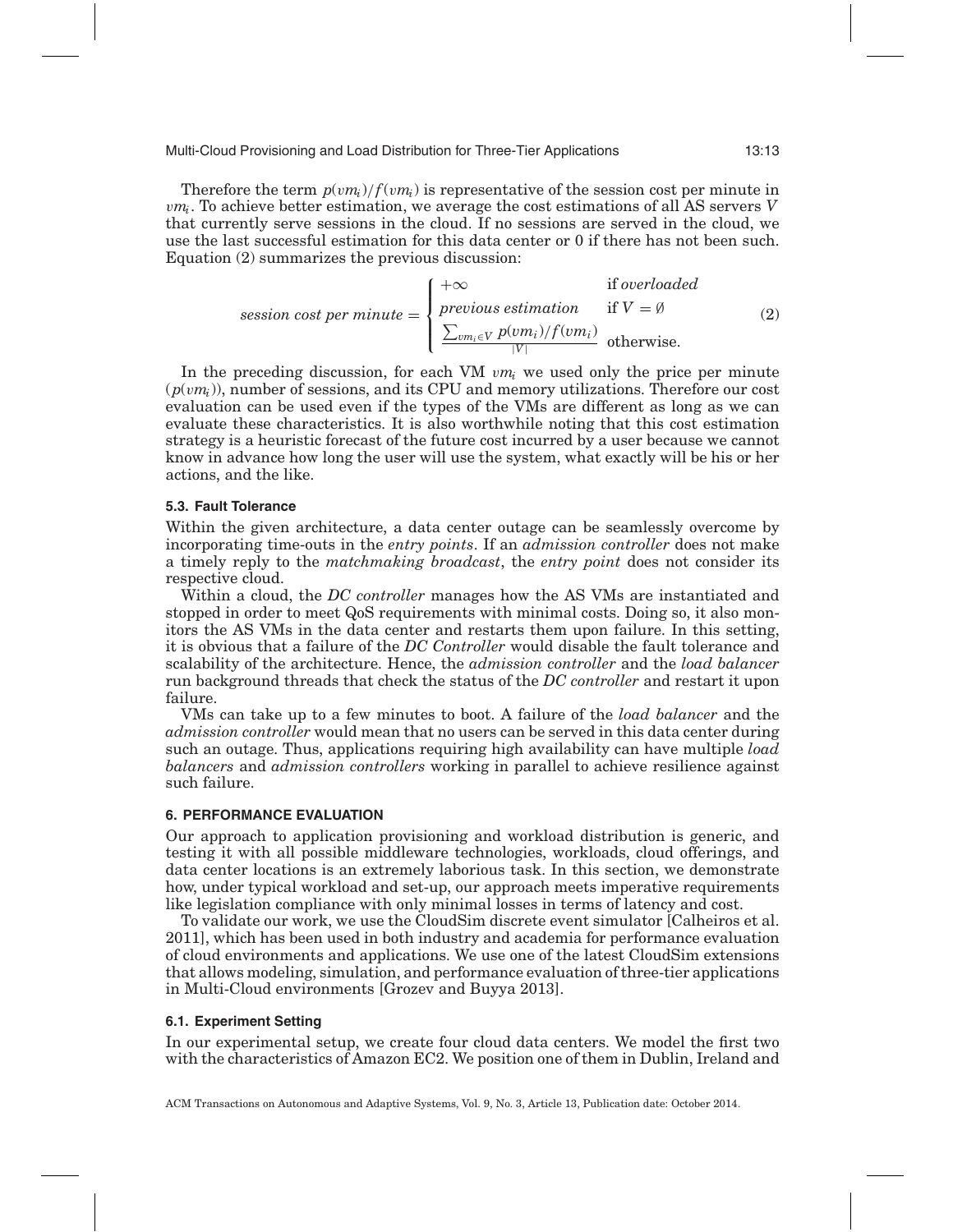<span id="page-13-0"></span>

| Parameter              | Value             | Component/Algorithm                 |
|------------------------|-------------------|-------------------------------------|
| $th_{CPU}$             | 0.7               | Load balancer (AS Server Selection) |
| $th$ <sub>RAM</sub>    | 0.7               | Load balancer (AS Server Selection) |
| $tgr_{CPU}$            | 0.7               | DC Controller (Autoscaling)         |
| $tgr_{RAM}$            | 0.7               | DC Controller (Autoscaling)         |
| n.                     | 1                 | DC Controller (Autoscaling)         |
|                        | 10 <sub>sec</sub> | DC Controller (Autoscaling)         |
| latency <sub>SLA</sub> | $30 \text{ ms}$   | Entry point (Cloud Selection)       |

Table I. Simulation Parameters

the other one in New York City. These are actual locations of EC2 availability zones. Later, we call these data centers *DC-EU-E* and *DC-US-E*, respectively. We assign the VMs from these data centers IP address from Dublin and New York, respectively, which are extracted from GeoLite. All VMs we allocate in these data centers have the performance characteristics and the price of EC2 *m1.small* instances with Linux in the respective AWS regions. We model the VM start-up times based on the empirical performance study by Mao and Humphrey [\[2012\]](#page-19-25). Just as in Amazon EC2, the ondemand VM billing in *DC-EU-E* and *DC-US-E* is done per hour.

To demonstrate the usage of heterogeneous cloud resources from multiple cloud providers, we model the other two data centers after Google Compute Engine. We position them in Hamina, Finland and Dalles, Oregon because these are actual locations of Google data centers, and we assign all their VMs IP addresses from these locations. We call these data centers *DC-EU-G* and *DC-US-G*. All VM characteristics and prices are modeled after the *n1-standard-1-d* VM type in the respective locations. Because Google Compute Engine is a new cloud offering, there is no statistical analysis of its VM booting times. Thus, in our simulation, we consider the start-up time of an *n1-standard-1-d* VM to be the same as the one of an EC2 *m1.small* VM. As in Google Compute Engine, VMs in *DC-EU-G* and *DC-US-G* are billed in 1-minute increments, and all VMs are charged for 10 minutes at least.

In our simulation, we deploy the aforementioned three-tier architecture and brokering components as described in the previous sections. We model one *entry point* VM in each data center. To demonstrate how our approach handles resource contention in the data layer, in the experiments, we assume that in each cloud the DB layer is static (i.e., not scalable) and consists of two DB servers holding equally sized database shards. Table [I](#page-13-0) summarizes the values of the algorithms' parameters that we use in the simulation.

#### **6.2. Experimental Application and Workload**

We base our experimental workload on the Rice University Bidding System (RUBiS) benchmarking environment [RUBiS [2014;](#page-20-11) Amza et al. [2002\]](#page-19-26). RUBiS implements an ecommerce dynamic web site similar to eBay.com and follows the three-tier architectural pattern by having AS and DB servers.

RUBiS's main and (to the best of our knowledge) newest competitor in the area of three-tier application benchmarking is CloudSuite's CloudStone [\[2014\]](#page-19-27). Unlike RU-BiS, which has a simple synchronous web interface lacking any JavaScript, Cloud-Stone implements a more sophisticated asynchronous (i.e., AJAX) web user interface. Although this is important for evaluating how end users interact with a system, in this work, we are interested in how to provision for and load balance the incoming serverside requests. RUBiS follows the guidelines of the TPC-W [\[2002\]](#page-20-12) specification of the Transaction Processing Performance Council (TPC), which is an industry standard for testing three-tier e-commerce systems. The RUBiS client implements features like end user "think times" and page transitions in accordance with the predefined statistical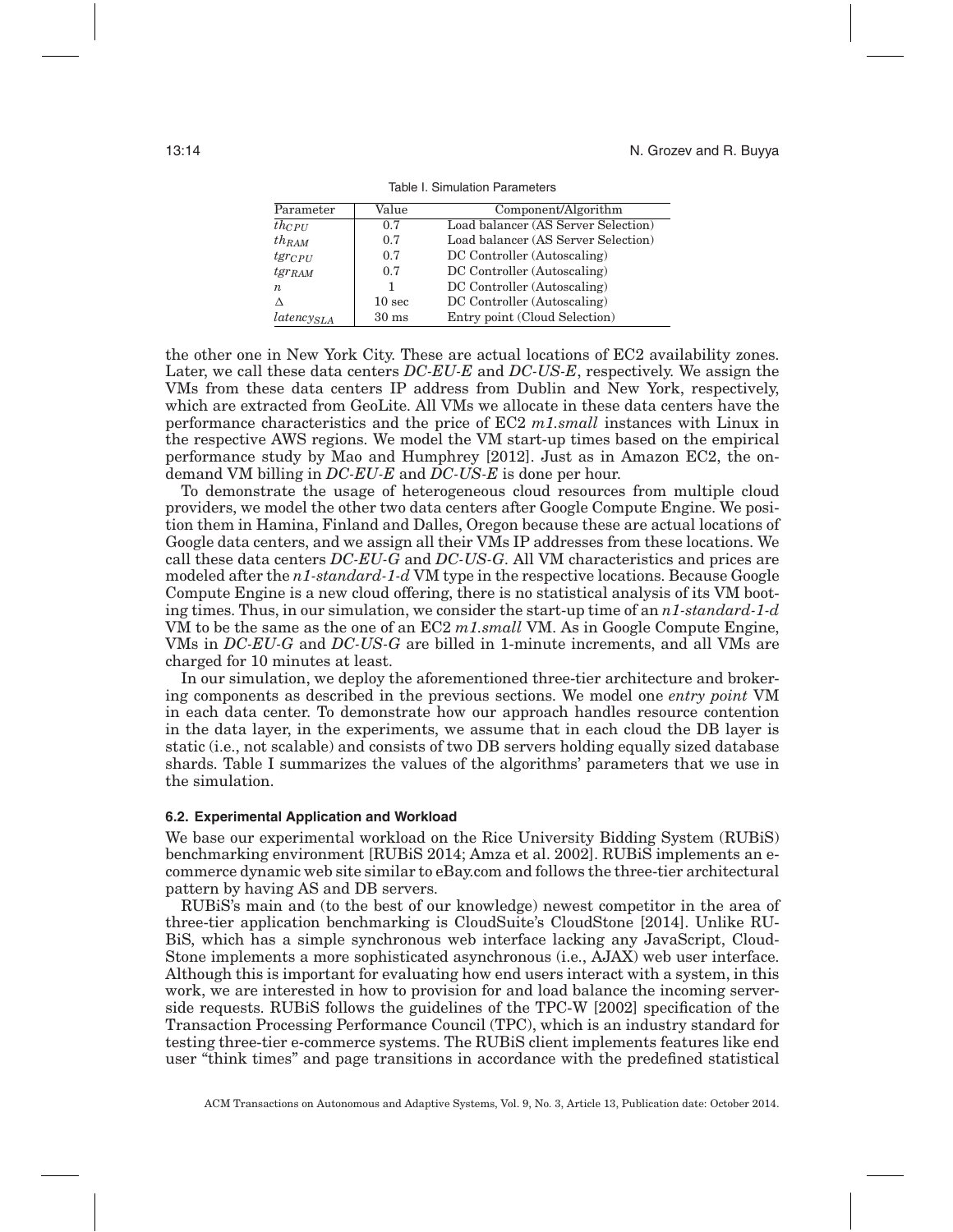<span id="page-14-0"></span>

Fig. 3. User arrival frequencies per minute in the entry points of the EU data centers (*DC-EU-E*, *DC-EU-G*) and the US ones (*DC-US-E*, *DC-US-G*).

distributions defined in TPC-W. Thus, it is our method of choice for a typical threetier application in terms of incoming server request patterns per user compared to CloudStone, which does not follow a public specification.

The RUBiS workload consists of sessions, each of which consists of a string of user requests. We have deployed in a local virtualized environment the PHP version of RUBiS with a standard nonclustered MySql database in the backend, and we run a test with 100 concurrent sessions. During the test, we monitor how the performance utilizations (in terms of CPU, RAM, and disk) of the servers change over time as a result of the executed workload. Based on that, we define the performance utilizations over time of a typical RUBiS session. We will not describe the exact procedure for extracting a session performance model because our previous work [Grozev and Buyya [2013\]](#page-19-24) details this procedure and demonstrates experimentally the validity of the extracted model. We use this derived session performance model for our simulation.

The number of incoming sessions over a short time period can be well modeled with Poisson distribution with a constant mean  $\lambda$  [Cao et al. [2003;](#page-19-28) Robertson et al. [2003\]](#page-20-13). However, over longer time periods, the frequencies of user arrivals can change and are rarely constant. Hence, the number of session arrivals over time can be represented as a Poisson distribution over a frequency function of time  $\lambda(t)$ , which represents the variations in session arrival frequencies [Grozev and Buyya [2013\]](#page-19-24).

Our experiment has a duration of 24 hours with a workload that is more intensive during working hours and lower otherwise. We model the user arrival frequencies in the *entry points* of the two European (EU) data centers to be the same. The arrival frequencies in the US data centers are the same as those in the EU ones, only "shifted" by 12 hours to represent the time zone difference. Figure [3](#page-14-0) depicts how the arrival frequencies per minute (i.e.,  $\lambda(t)$ ) in the entry points of the European and the US data centers change over time.

In our simulation, each user/session is assigned an IP address that, as explained previously, can be used to approximate the user's physical location and the latencies to the candidate data centers. The GeoLite [\[2014\]](#page-19-22) database provides IP ranges for every country. In the simulation, whenever we model the arrival of a user in a US data center, we take a random US IP from GeoLite. Similarly, all users arriving in the EU data centers are assigned random IP addresses from EU countries.

To demonstrate how our system handles regulatory requirements, we introduce an additional legislative constraint. In the simulation, we assign a citizenship to each user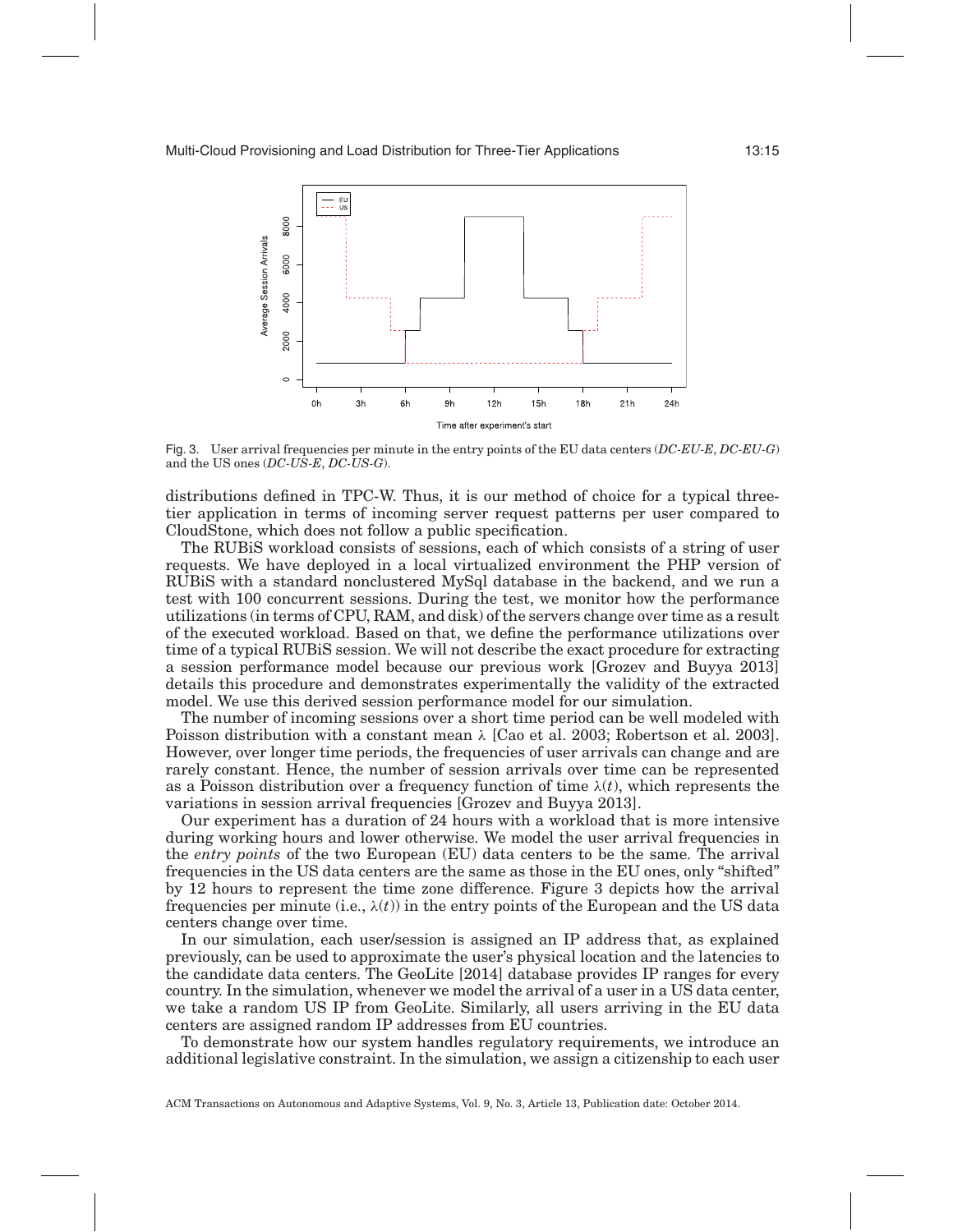and impose the requirement that a user with US citizenship should be served in a US data center and an EU citizen should be served in the EU. As discussed, we implement this logic in the *admission controllers*. We assign US citizenship to 10% of the users arriving in the EU entry points and EU citizenship to 10% of the users arriving in the US clouds. Furthermore, in our simulation, the data of all EU citizens are replicated in both EU data centers, and the data of all US citizens are replicated in both US cloud sites. Therefore, an EU or a US citizen can be served in any EU or US data center, respectively.

## **6.3. Baseline Approach**

We compare our approach to a baseline method that uses standard industry practices. More specifically, we have implemented a baseline simulation that distributes incoming users to those data centers that can serve them with the lowest latency, similarly to the Route 53 LBR service [Amazon [2014c\]](#page-18-2). Following the design of the AWS ELB [Amazon [2014d\]](#page-18-3), within each data center we implement sticky load balancing that assigns new sessions to running AS servers following the round-robin algorithm. Last, in our baseline simulation, we implement automatic autoscaling following the design of AWS AustoSale [Amazon [2014a\]](#page-18-5). More specifically, if all AS servers within a data center reach a CPU utilization of more than 80%, a new AS server is started. If an AS server reaches a CPU utilization of below 10%, it is stopped. We have also implemented a *cool-down* period of 2.5 minutes. Just as in AWS AustoSale, we do not allow for two consequent autoscaling actions to happen within a period shorter than the *cool-down* period.

## **6.4. Results**

Figure [4](#page-16-0) depicts the number of served sessions in each data center over time. In the diagram, a session is classified as *failed* if some of the servers handling it failed (e.g., due to out-of-memory errors). A session is *rejected* if it is assigned to a data center that is not eligible to serve it. In our simulation, this happens if a US citizen is assigned to a European data center or vice versa. Otherwise, a session is considered *served*.

From Figure [4,](#page-16-0) we can see that the baseline approach redirects many fewer sessions to data centers *DC-EU-G* and *DC-US-G* in comparison to the others. This is because of the location of these data centers and the end users. As described, in our experiment, all IP addresses within the EU and US are likely to be used as sources of sessions with the same probability. As to the GeoLite database and the PingER service, there are many more IP addresses located nearby and with lower latency to Dublin, Ireland and New York City than to Hamina, Finland and Dalles, Oregon. Therefore, the baseline approach redirects the majority of incoming sessions to these data centers. Because the data layer cannot scale up, this leads to resource contention during peak workload periods (10h–14h in the EU data centers and 22h–24h, 0h–2h in the US). This in turn causes congestion in the DB servers resulting in a slowdown in session serving. As a result, the number of concurrently served sessions is increased significantly, causing AS servers keeping in memory the sessions' states to fail with "out-of-memory" errors (in the case of *DC-US-E*) or to degrade response time (in the case of *DC-EU-E*).

Another reason for session failure in the baseline approach is autoscaling, which terminates AS servers with low utilization even if they serve sessions. This is visible in the case of *DC-EU-E* during the 16h–24h period and in *DC-US-E* during the 0h–4h period, when the scaling down causes several session failures because sessions are stateful. Our approach terminates servers only if they do not serve any sessions and thus reduces the number of session failures for stateful applications. Consequently, the overall rate of session failures in the baseline is approximately 7%.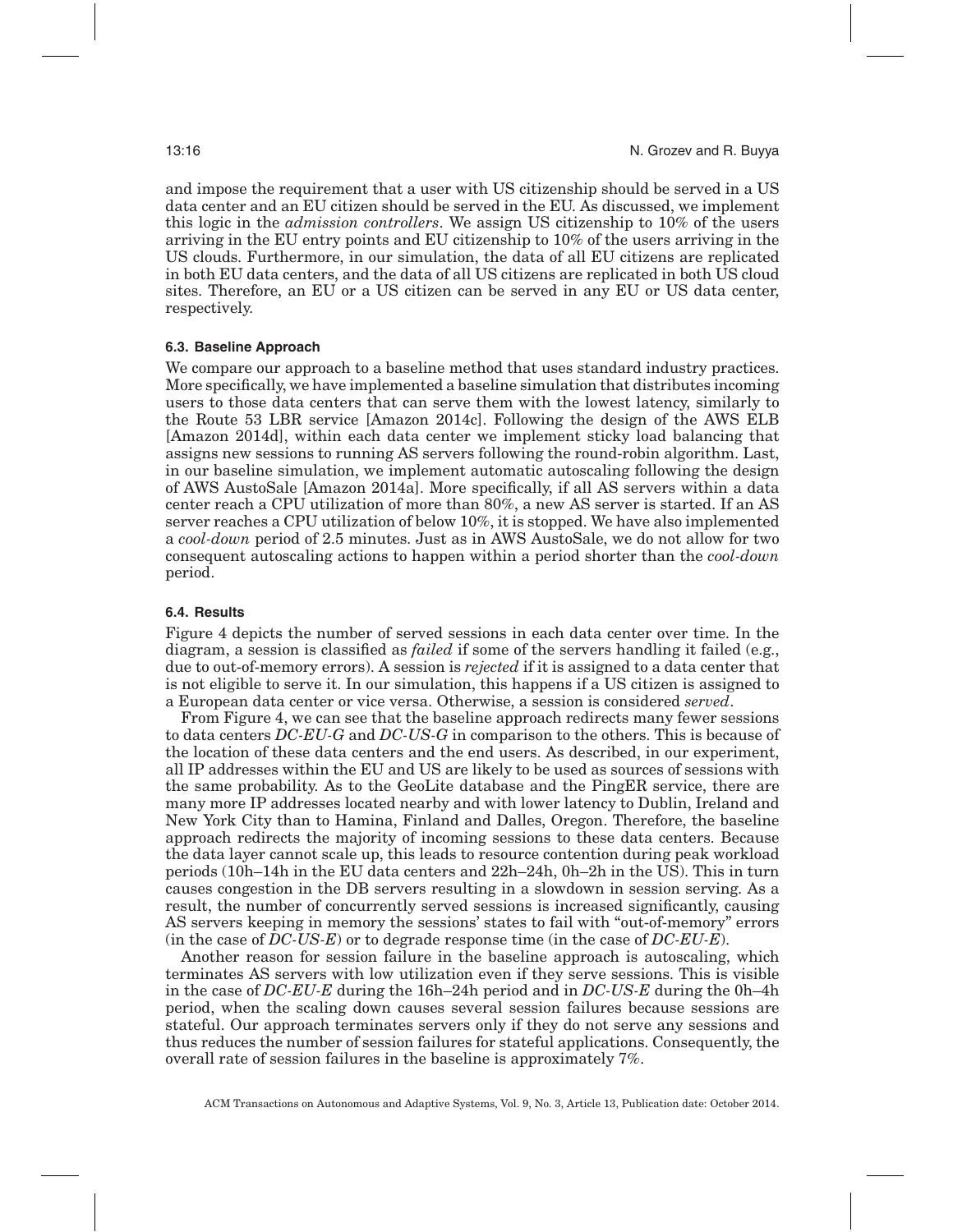<span id="page-16-0"></span>

Fig. 4. Session outcome over time.

In contrast to the baseline approach, during the workload peak periods, our approach redirects many sessions to *DC-EU-G* and *DC-US-G* even though they may not be optimal in terms of cost or latency. This is because the cost of a data center is evaluated as  $+\infty$  if it is overloaded (see Equation (2)), and this is used by the cloud selection Algorithm [3.](#page-9-0) As a result, our approach minimizes session failure by diverting users from overloaded data centers to alternative ones. During off-peak hours, our approach also redirects most users to *DC-EU-E* and *DC-US-E*, which, as discussed, is optimal in terms of latency.

Furthermore, the baseline approach does not consider the stated regulatory requirements during the cloud selection stage and only uses latency as selection criteria. Thus, about 10% of the incoming sessions are redirected to ineligible clouds and are rejected. In contrast, our approach takes this into consideration and redirects users to eligible data centers, even if this means suboptimality in terms of latency and cost.

A session delay is defined as the sum of the latency delay and the execution delay. The latency delay is the time lost in network transfer between a user and the cloud during a session. Execution delay is the time lost due to resource contention (e.g., CPU preemption) on the server side. The session delay is a measurement of the end user experience. The simulation environment allows us to measure execution delay [Grozev and Buyya [2013\]](#page-19-24), and we can compute the latency delay based on the latency and the average number of interactions/requests during a session.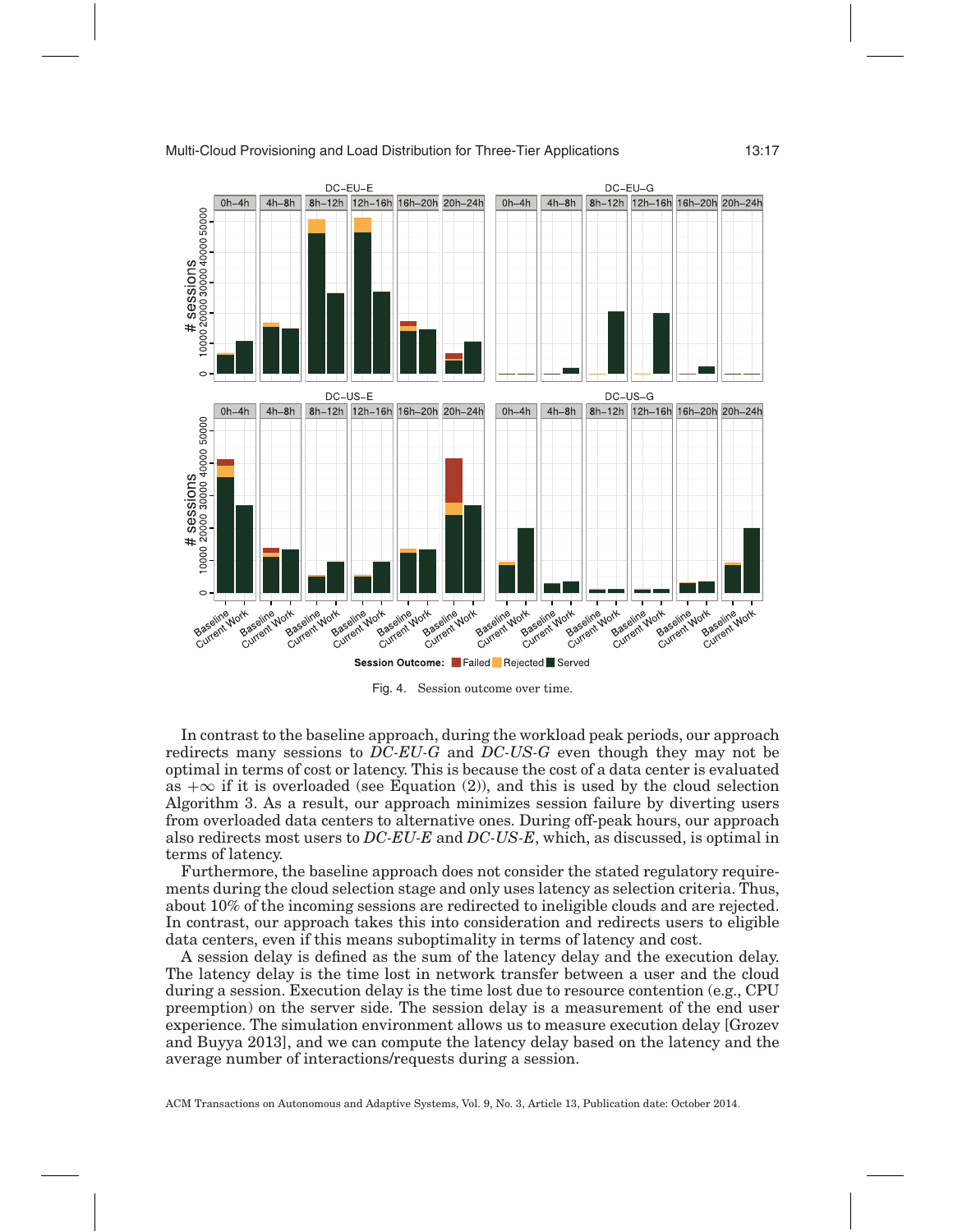<span id="page-17-0"></span>

Fig. 5. Session delays in seconds.

Figure [5](#page-17-0) depicts the session delays of those users served in the European and US data centers. The delays in *DC-EU-E* and *DC-US-E* during the peak workload periods of the baseline approach significantly exceed those of our approach. Similar to the session failures, this is caused by resource contention in the DB layer. In contrast, all delays in *DC-EU-G* and *DC-US-G* are insignificant since the baseline approach redirects very few users there and therefore resource contention is small. The delays in *DC-US-E* are smaller than those in *DC-EU-E* because the failures there were much more frequent, and therefore fewer sessions were actually measured (see Figure [4\)](#page-16-0). In our approach, DB layer contentions are mitigated because users are redirected to alternative data centers whenever the data layer in a given cloud is overloaded. Moreover, the overall session delays in our approach are less than 10s at all times in all data centers, showing that the effect of selecting a cloud with less than optimal latency in some cases is small.

Figure [6](#page-18-7) shows the distributions of the achieved latencies between clients and clouds using the baseline and our approaches. The average baseline latency is lower by approximately 10ms than the one in our approach because the baseline method greedily selects the data center with lowest latency. Also, our approach honors the stated regulatory requirements, and hence 10% of the users are served overseas, which contributes to the increased average latency. Still, in our approach, the mean, median, and interquartile range of the latencies is below the stated SLA of 30ms thus providing for adequate QoE. End users experience the network latency through application response delays. In our approach, the average network delay is higher, but the execution delay is much lower, resulting in lower overall delay (see Figure [5\)](#page-17-0) and better QoE.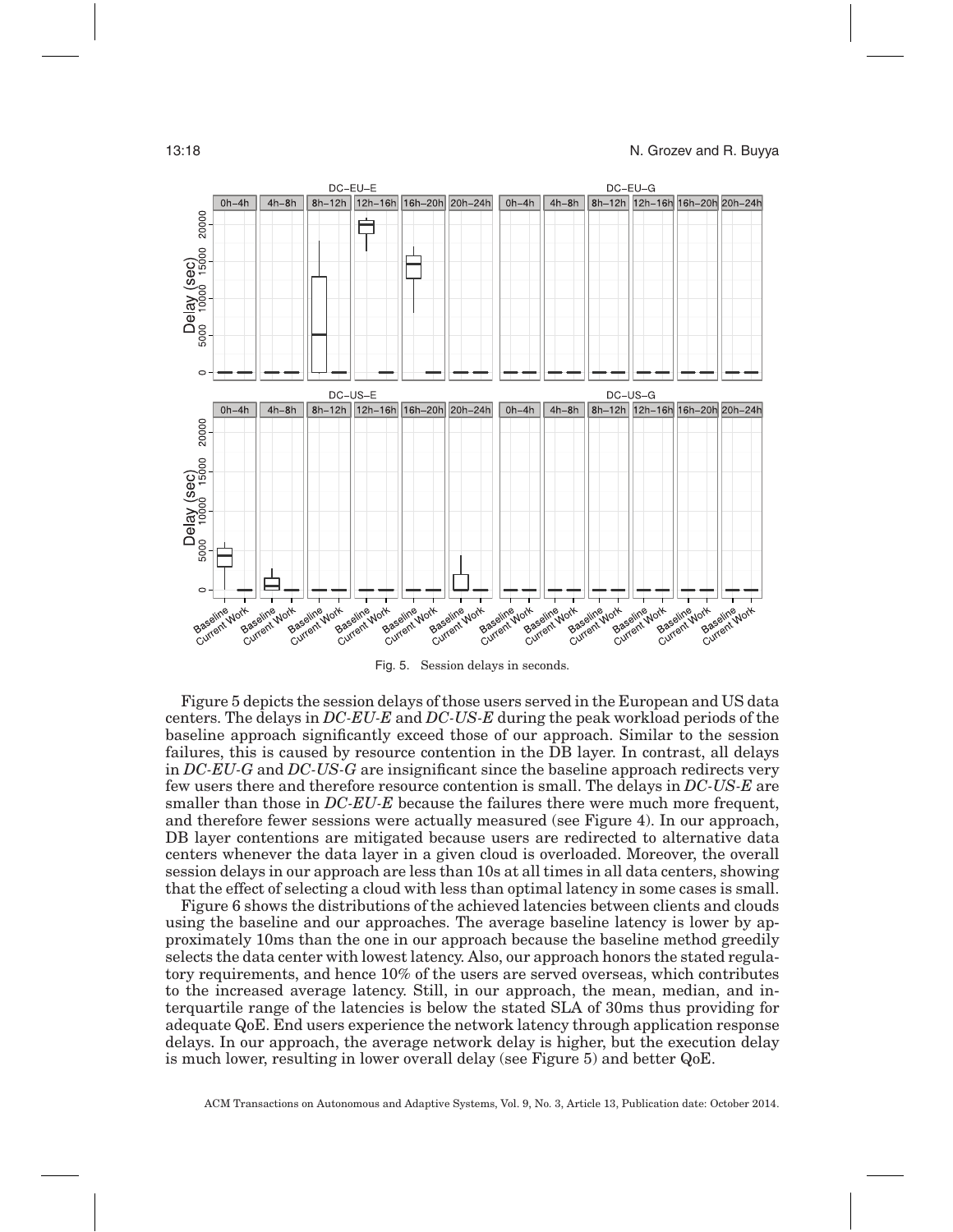<span id="page-18-7"></span>

Fig. 6. Network latency between users and serving data centers in milliseconds. The mean is denoted with a rhombus.

Last, the overall cost incurred by our approach is about 28% more than the cost of the baseline. First, this can be attributed to the number of rejected and failed (approximately 17%) sessions in the baseline experiment. Since the baseline approach effectively served many fewer sessions, it needed fewer servers and therefore its cost is lower. Also, in order to prevent failure, our approach redirects many sessions to more expensive data centers thus resulting in increased overall cost.

#### **7. CONCLUSION AND FUTURE WORK**

<span id="page-18-1"></span>In this work, we introduced a novel approach for adaptive resource provisioning and workload distribution of three-tier applications across clouds. It encompasses all aspects of resource management and workload redirection including (i) cloud selection, (ii) load balancing, and (iii) autoscaling. We introduced new architectural components and algorithms that ensure that imperative requirements like regulation compliance and high availability are not violated without sacrificing too much cost and end-user QoE. To validate our approach, we performed simulations with realistic cloud data center settings, VM types, costs, and network characteristics derived from a real-life benchmarking applications, cloud providers, and Internet monitoring services. We compared our approach to a baseline approach that follows current industrial best practices. Results show that our approach is a significant improvement over the baseline in terms of achieved availability, accumulative session delay, and regulatory compliance while maintaining acceptably low cost and latency between users and serving data centers.

In the future, we plan to extend our algorithms to utilize a mixture of reserved and on-demand VM instances. Also, we intend to investigate how to automatically select the most appropriate (in terms of performance and cost) type of VM in each cloud. Another interesting extension would be to consider data center availability (defined in the provider's SLAs or by a third party) in the cloud selection Algorithm [3.](#page-9-0)

#### **ACKNOWLEDGMENTS**

We thank Rodrigo Calheiros, Amir Vahid Dastjerdi, Adel Nadjaran Toosi, Atefeh Khosravi, Yaser Mansouri, Chenhao Qu, and Deborah Magalhães for their comments on improving this work. We also thank Amazon.com, Inc. for their support through the AWS in Education Research Grant.

#### **REFERENCES**

<span id="page-18-4"></span>A. Aarsten, D. Brugali, and G. Menga. 1996. Patterns for three-tier client/server applications. In *Proceedings of Pattern Languages of Programs (PLoP'96)*.

<span id="page-18-5"></span>Amazon. 2014a. Amazon Auto Scaling. (Feb. 3 2014).<http://aws.amazon.com/autoscaling/.>

<span id="page-18-6"></span>Amazon. 2014b. Amazon ElastiCache. (Feb. 3 2014).<http://aws.amazon.com/elasticache/.>

<span id="page-18-2"></span>Amazon. 2014c. Amazon Route 53. Retrieved from [http://aws.amazon.com/route53/.](http://aws.amazon.com/route53/)

<span id="page-18-3"></span>Amazon. 2014d. Elastic Load Balancing. Retrieved from [http://aws.amazon.com/elasticloadbalancing/.](http://aws.amazon.com/elasticloadbalancing/)

<span id="page-18-0"></span>Amazon. 2014e. Summary of the Amazon EC2 and Amazon RDS Service Disruption. Retrieved from [http://aws.amazon.com/message/65648/.](http://aws.amazon.com/message/65648/)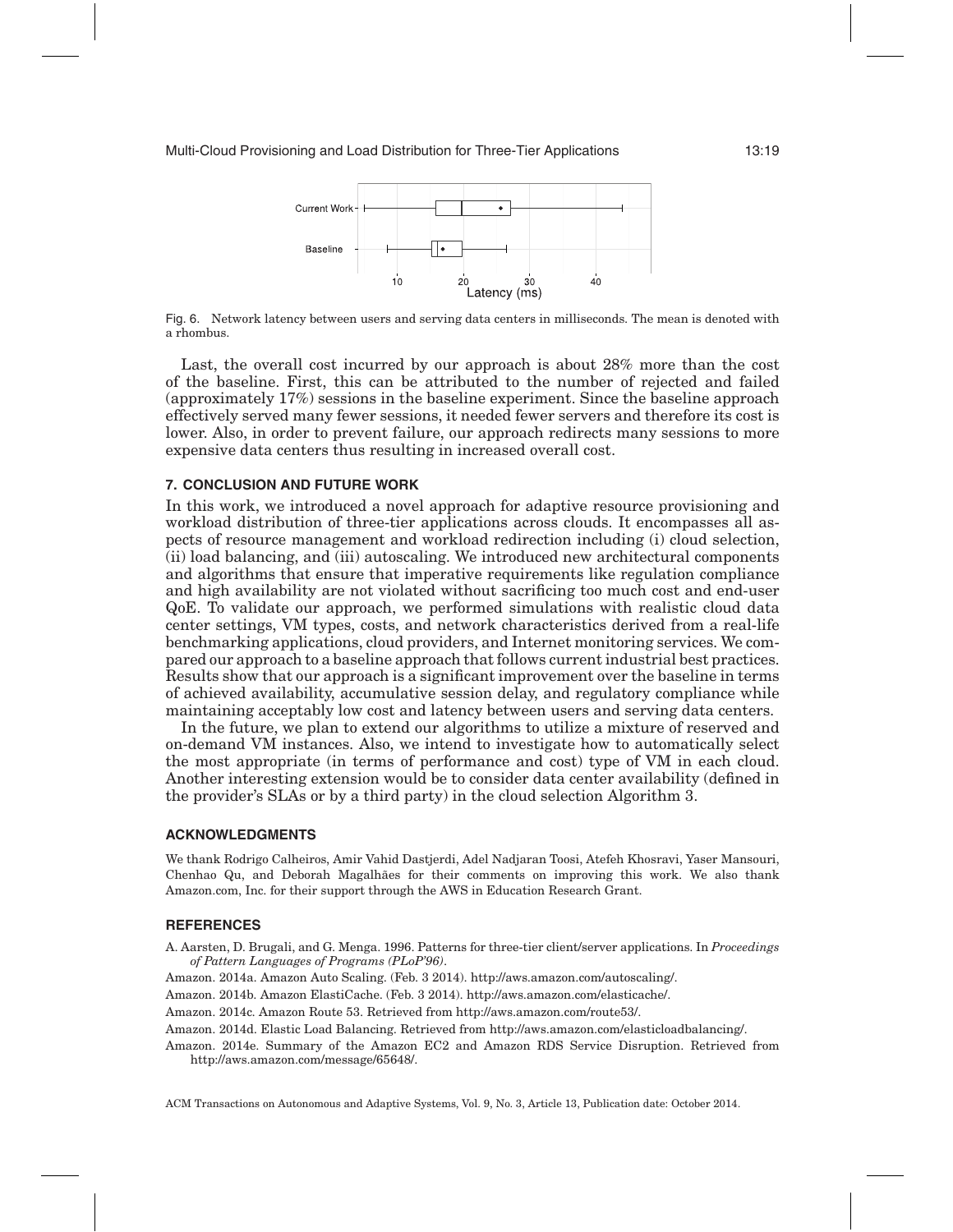- <span id="page-19-1"></span>Amazon. 2014f. Summary of the AWS Service Event in the US East Region. Retrieved from [http://aws.](http://aws.amazon.com/message/67457/) [amazon.com/message/67457/.](http://aws.amazon.com/message/67457/)
- <span id="page-19-26"></span>C. Amza, A. Chanda, A. L. Cox, S. Elnikety, R. Gil, K. Rajamani, W. Zwaenepoel, E. Cecchet, and J. Marguerite. 2002. Specification and implementation of dynamic Web site benchmarks. In *Proceedings of the IEEE International Workshop on Workload Characterization*. 3–13.
- <span id="page-19-11"></span>Apache Foundation. 2014a. Apache Delta Cloud. Retrieved from [http://deltacloud.apache.org/.](http://deltacloud.apache.org/)
- <span id="page-19-10"></span>Apache Foundation. 2014b. Apache Libcloud. Retrieved from [http://libcloud.apache.org/.](http://libcloud.apache.org/)
- <span id="page-19-12"></span>Apache Foundation. 2014c. Apache Nuvem. Retrieved from [http://incubator.apache.org/nuvem/.](http://incubator.apache.org/nuvem/)
- <span id="page-19-16"></span>D. Ardagna, E. Di Nitto, P. Mohagheghi, S. Mosser, C. Ballagny, F. D'Andria, G. Casale, P. Matthews, C.-S. Nechifor, D. Petcu, A. Gericke, and C. Sheridan. 2012. MODAClouds: A model-driven approach for the design and execution of applications on multiple Clouds. In *Proceedings of the Workshop on Modeling in Software Engineering (MISE'12)*. 50–56. DOI:<http://dx.doi.org/10.1109/MISE.2012.6226014>
- <span id="page-19-3"></span>M. Armbrust, A. Fox, R. Griffith, A. D. Joseph, and R. H. Katz. 2009. *Above the Clouds: A Berkeley View of Cloud Computing*. Technical Report. Electrical Engineering and Computer Sciences, University of California at Berkeley.
- <span id="page-19-4"></span>J. A. Bowen. 2011. Legal issues in cloud computing. In *Cloud Computing: Principles and Paradigms*, R. Buyya, J. Broberg, and A. M. Goscinski (Eds.). Wiley Press, Chapter 24, 593–613.
- <span id="page-19-19"></span>E. Brewer. 2000. Towards robust distributed systems. In *Proceedings of the Annual ACM Symposium on Principles of Distributed Computing*, Vol. 19. ACM, New York, NY, US, 7–10.
- <span id="page-19-20"></span>E. Brewer. 2012. CAP twelve years later: How the "Rules" have changed. *Computer* 45, 2 (2012), 23.
- <span id="page-19-0"></span>R. Buyya, C. S. Yeo, S. Venugopal, J. Broberg, and I. Brandic. 2009. Cloud computing and emerging IT platforms: Vision, hype, and reality for delivering computing as the 5th utility. *Future Generation Computer Systems* 25, 6 (Jun. 2009), 599–616.
- <span id="page-19-23"></span>R. Calheiros, R. Ranjan, A. Beloglazov, C. De Rose, and R. Buyya. 2011. CloudSim: A toolkit for modeling and simulation of cloud computing environments and evaluation of resource provisioning algorithms. *Software: Practice and Experience* 41, 1 (January 2011), 23–50.
- <span id="page-19-28"></span>J. Cao, M. Andersson, C. Nyberg, and M. Kihl. 2003. Web server performance modeling using an M/G/1/K\*PS queue. In *Proceedings of the 10th International Conference on Telecommunications (ICT'03)*, Vol. 2. 1501–1506.
- <span id="page-19-15"></span>E. Carlini, M. Coppola, P. Dazzi, L. Ricci, and G. Righetti. 2012. Cloud federations in contrail. In *Proceedings of Euro-Par 2011: Parallel Processing Workshops*, Michael Alexander et al. (Eds.). Lecture Notes in Computer Science, Vol. 7155. Springer, Berlin, 159–168.
- <span id="page-19-21"></span>R. Cattell. 2010. Scalable SQL and NoSQL data stores. *SIGMOD Record* 39, 4 (May 2010), 12–27.
- <span id="page-19-27"></span>CloudSuite. 2014. CloudSuite's CloudStone. Retrieved from [http://parsa.epfl.ch/cloudsuite/web.html.](http://parsa.epfl.ch/cloudsuite/web.html)
- <span id="page-19-17"></span>CSCC Workgroup. 2012. *Practical Guide to Cloud Service Level Agreements Version 1.0*. Technical Report. Cloud Standards Customer Council (CSCC).
- <span id="page-19-8"></span>Ebay. 2014. Ebay. (Feb. 3 2014).<http://www.ebay.com/.>
- <span id="page-19-13"></span>Enstratius. 2014. Enstratius. Retrieved from [https://www.enstratius.com/.](https://www.enstratius.com/)
- <span id="page-19-5"></span>A. J. Ferrer, F. Hernandez, J. Tordsson, E. Elmroth, A. Ali-Eldin, C. Zsigri, R. Sirvent, J. Guitart, R. Badia, ´ K. Djemame, W. Ziegler, T. Dimitrakos, S. Nair, G. Kousiouris, K. Konstanteli, T. Varvarigou, B. Hudzia, A. Kipp, S. Wesner, M. Corrales, N. Forgó, T. Sharif, and C. Sheridan. 2012. OPTIMIS: A holistic approach to cloud service provisioning. *Future Generation Computer Systems* 28, 1 (2012), 66–77.
- <span id="page-19-18"></span>M. Fowler. 2003. *Patterns of Enterprise Application Architecture*. Addison-Wesley Professional.
- <span id="page-19-22"></span>GeoLite. 2014. GeoLite2 Free Downloadable Databases. Retrieved from [http://dev.maxmind.com/geoip/](http://dev.maxmind.com/geoip/legacy/geolite/) [legacy/geolite/.](http://dev.maxmind.com/geoip/legacy/geolite/)
- <span id="page-19-2"></span>Google. 2014. Post-mortem for February 24th, 2010 Outage. Retrieved from [https://groups.google.com/group/](https://groups.google.com/group/google-appengine/browsethread/thread/a7640a2743922dcf?pli=1) [google-appengine/browse\\_thread/thread/a7640a2743922dcf?pli](https://groups.google.com/group/google-appengine/browsethread/thread/a7640a2743922dcf?pli=1)=1.
- <span id="page-19-6"></span>N. Grozev and R. Buyya. 2012. Inter-Cloud architectures and application brokering: Taxonomy and survey. *Software: Practice and Experience* 44, 3 (2012), 369–390.
- <span id="page-19-24"></span>N. Grozev and R. Buyya. 2013. Performance modelling and simulation of three-tier applications in cloud and multi-cloud environments. *Computer Journal* (in press) (2013).
- <span id="page-19-7"></span>IBM. 2013. *IBM Takes Australian Open Data onto Private Cloud*. Technical Report. IBM.
- <span id="page-19-9"></span>JClouds. 2014. JClouds. Retrieved from [http://www.jclouds.org/.](http://www.jclouds.org/)
- <span id="page-19-14"></span>Kaavo. 2014. Kaavo. Retrieved from [http://www.kaavo.com/.](http://www.kaavo.com/)
- <span id="page-19-25"></span>M. Mao and M. Humphrey. 2012. A performance study on the VM startup time in the cloud. In *Proceedings of the 5th IEEE Conference on Cloud Computing (CLOUD'12)*. 423–430.